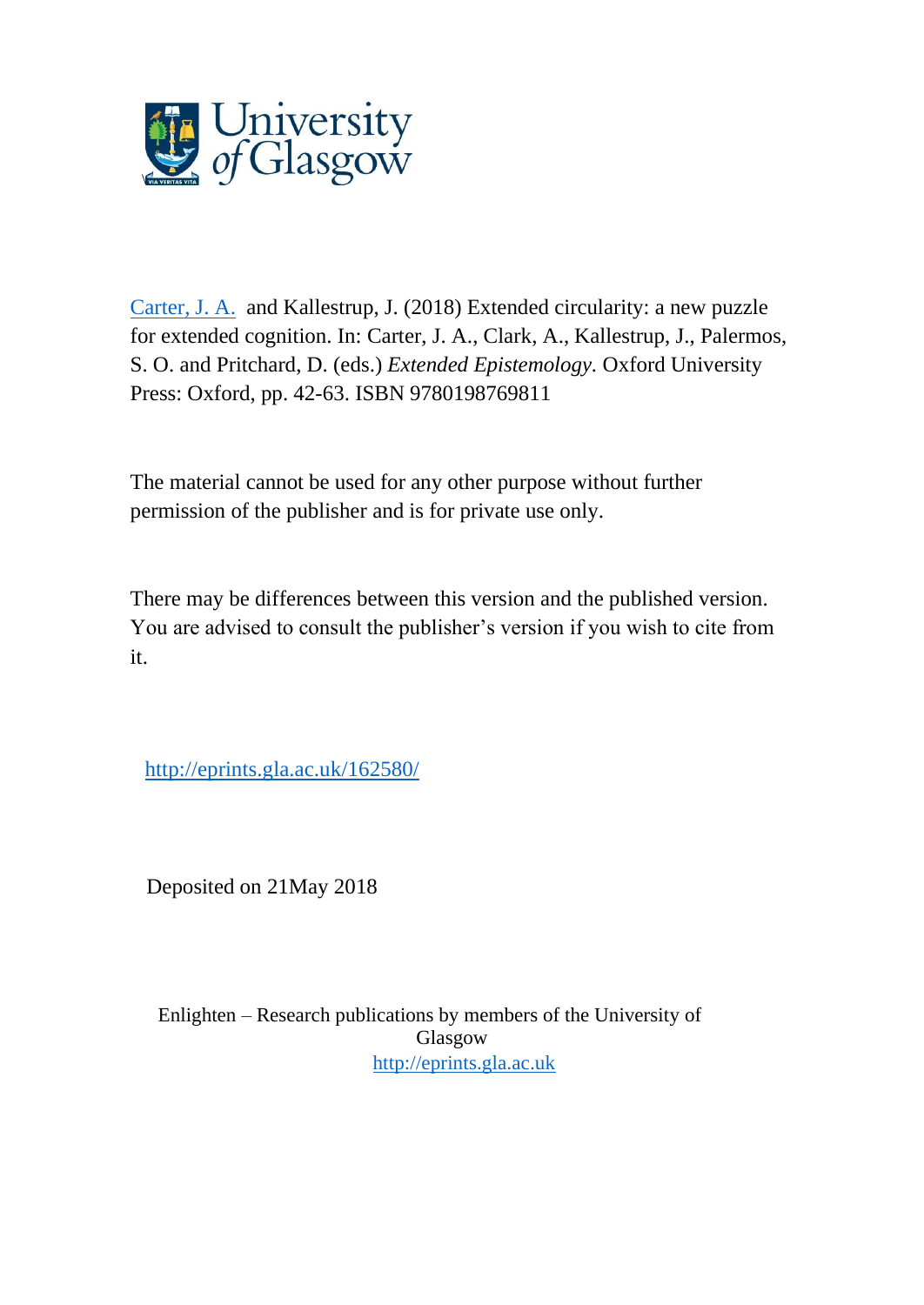# **2**

# Extended Circularity: A New Puzzle for Extended Cognition

*J. Adam Carter and Jesper Kallestrup*

# Introduction

What kind of things can feature in *cognitive processes*?1 The traditional answer is a very simple one: cognitive processes take place in the brain; therefore, a process that is cognitive is realized *intracranially*—viz., within the bounds of skull and skin. In short, cognitive processes supervene on *intracranial biological processes* and nothing else.<sup>2</sup> That's the standard story at any rate, and the inherited approach to mainstream *epistemological* theory has always taken something like this traditional picture of cognition for granted<sup>3</sup> in the course of making epistemic evaluations.

But mainstream epistemology shouldn't get too comfortable with this background picture. The past several decades of work in the philosophy of mind and cognitive science have been increasingly receptive to a more radical picture of cognition—one that diverges sharply from the traditional view—in the form of *active externalism.*<sup>4</sup>

<sup>&</sup>lt;sup>1</sup> Thanks to Duncan Pritchard, Orestis Palermos, and Andy Clark for helpful discussion. This article was written as part of the AHRC-funded "Extended Knowledge" (#AH/J011908/1) research project that is hosted by the University of Edinburgh's Eidyn Research Centre.

<sup>&</sup>lt;sup>2</sup> For a sustained recent defense of this traditional picture of the bounds of cognition, see Adams and Aizawa (2008).

<sup>&</sup>lt;sup>3</sup> One simple way to make this point is in terms of competing ways of thinking about epistemic justification, on both sides of the internalism/externalism divide. On this score, epistemic *internalists* such as Conee and Feldman (2004) tell us that epistemic justification supervenes on mental states that are themselves regarded as underwritten by processes internal to the cognitive architecture of the biological agent. Epistemic externalists, despite offering a contrasting picture of epistemic justifiedness, tell a similar story as the epistemic internalist does, vis-à-vis the supervenience base of cognition; on the reliabilist program, for instance, epistemic justification is understood as entirely a matter of the reliability of belief-forming processes that occur squarely inside the agent's bodily boundaries. For illustrative passages see Goldman (1979, 346–7; 1986, 51). Thus, both sides of this perennial first-order epistemological dispute persist with the traditional intracranial picture of cognition in the background.

<sup>4</sup> This terminology owes to Clark and Chalmers (1998), who use the term "active" to distinguish this variety of externalism from the comparatively less radical *content* externalism. See Clark and Chalmers (1998); Clark (2008; 2008); Hutchins (1995); Menary (2006; 2007); Wheeler (2005); and Wilson (2000; 2004) for some notable defenses of active externalist positions.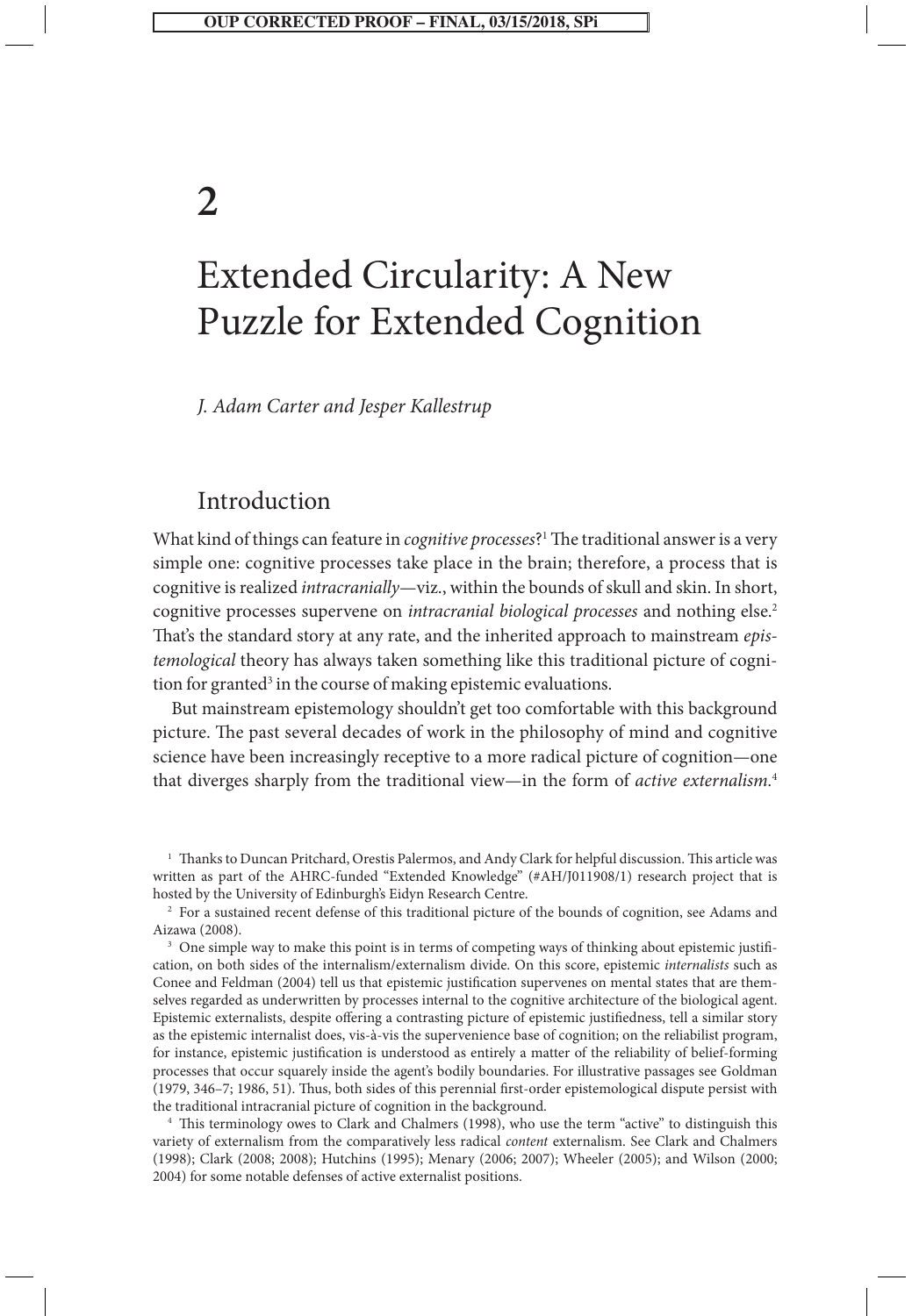#### extended circularity: a new puzzle for extended cognition 43

Unlike "passive externalist" approaches such as *content* externalism (e.g., Putnam 1975; Burge 1986), according to which mental *content* is determined by one's physical or social environment, *active* externalist views (e.g., the distributed cognition thesis,<sup>5</sup> the extended mind thesis<sup>6</sup> and the HEC) insist that the vehicles that run the content are constituted in part by elements of one's physical environment, for instance, notebooks, smart phones and (in the case of distributed cognition) even other individuals.

The particular version of active externalism that has gained the most traction recently—and especially over the past five years or so<sup>7</sup>—is the HEC, according to which what is claimed to "extend" to include part of the world is cognitive *processes.*<sup>8</sup> As Clark (2008, §2) puts it, from the perspective of HEC, "the actual local operations that realize certain forms of human cognizing include inextricable tangles of feedback, feed-forward and feed-around loops: loops that promiscuously criss-cross the boundaries of brain, body and world" (Clark 2008, §2).

To make this idea more concrete, consider Clark and Chalmers' (1998) case of Otto:

*Otto*: Otto suffers from Alzheimer's disease, and like many Alzheimer's patients, he relies on information in the environment to help structure his life. Otto carries a notebook around with him everywhere he goes. When he learns new information, he writes it down. When he needs some old information, he looks it up. (Clark 2008, 8)

Is Otto's notebook a *part* of his cognitive process? The proponent of HEC typically answers—by reference to common-sense functionalism—as follows: if the *biological* memory of an ordinary agent (in the default case) is part of her memorial process, then so does Otto's notebook count as part of his. Of course, one might object: "but the notebook is neither biologically constituted, nor is it located intra-cranially!" But, as the line of thinking goes, this objection is not principled by the lights of common-sense functionalism, but just a revelation of "bioprejudice."9

Clark and Chalmers (1998) accordingly propose, in order to cut off the stock rejoinder, what they call the *parity principle*—a principle that provides a very useful way of

<sup>5</sup> See, for example, Hutchins (1995); Huebner (2014); and Knorr-Cetnia (1999) for some representative examples.

<sup>6</sup> The seminal case for this view, according to which, mental states can supervene on parts of one's physical environment, is Clark and Chalmers (1998); though, note that Clark and Chalmers, also in their classic paper defending the extended mind, motivated the comparatively weaker extended cognition thesis.

<sup>7</sup> See Carter et al. (2014).

<sup>8</sup> Granted, many of the same reasons that would incline one to endorse extended cognition would lead one, *mutatis mutandis*, to endorse the claim distinctive of the extended *mind* thesis—viz., that mental *states* (e.g., beliefs) can supervene on elements of the world external to the agent. But the move from HEC to the extended mind thesis is, to stress, not one of entailment, and is in fact often resisted. This point is easily overlooked given that Clark (2008) himself opts to move interchangeably between discussions of extended mind and extended cognition in his published work. But this is only because Clark's own preferred view of the nature of *beliefs* idiosyncratically identifies beliefs with processes as opposed to states. Against the background of a *non-static* view about beliefs, it is unsurprising that Clark is not interested in the differences between the views. Obviously, though, the received thinking about belief is as state—viz., as a propositional attitude—and this leaves open an endorsement of HEC without embracing the extended mind. Thanks to Andy Clark for clarificatory discussion on this point.

<sup>9</sup> See Clark (2008, Ch. 1) for this terminology).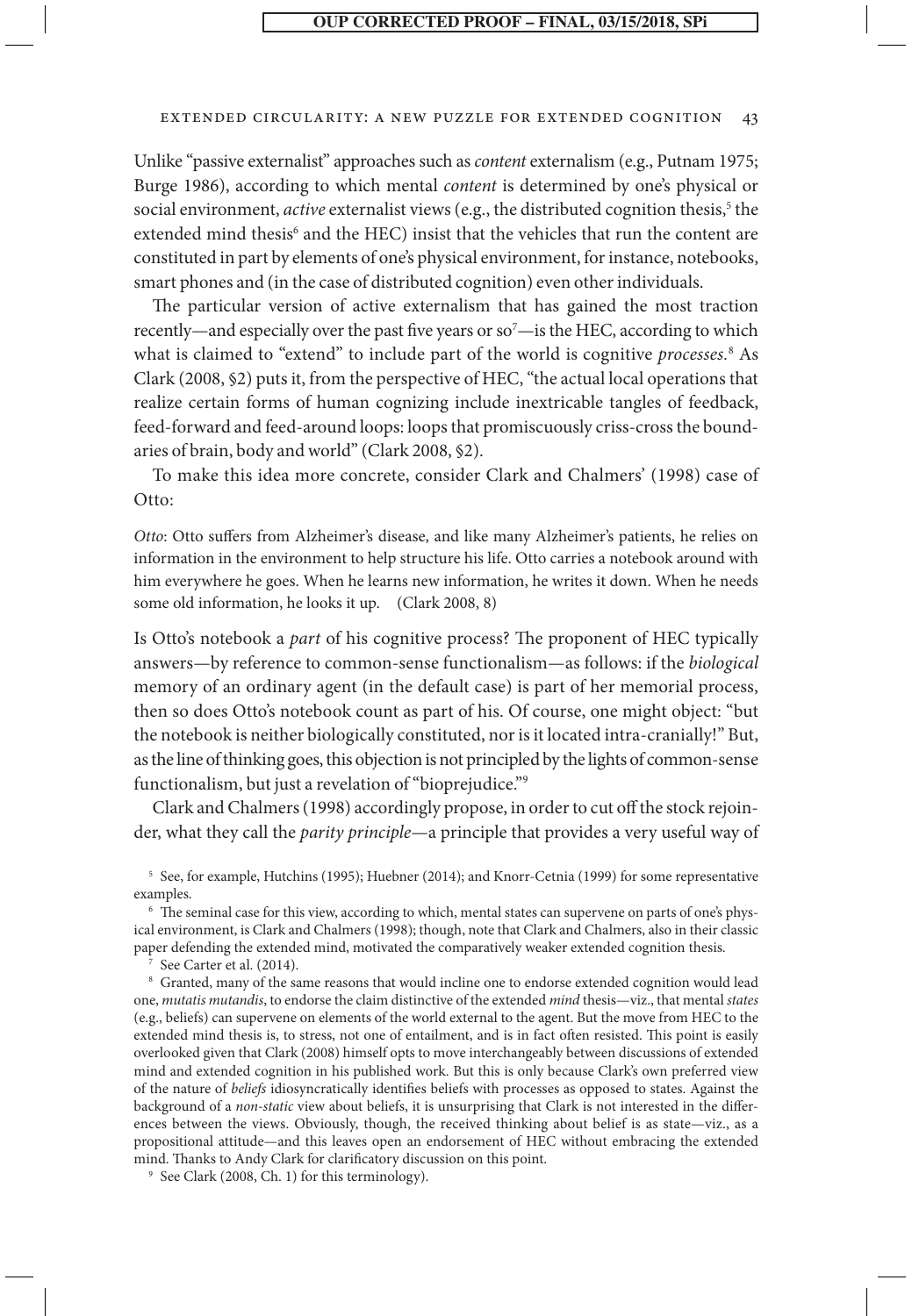#### 44 J. Adam Carter and Jesper Kallestrup

thinking, free from any constitutional or locational prejudice, of what should be included in a description of cognition:

*Parity Principle*: If, as we confront some task, a part of the world functions as a process which, were it to go on in the head, we would have no hesitation in accepting as part of the cognitive process, then that part of the world is part of the cognitive process.

(Clark and Chalmers 1998, 8)

With reference to the parity principle, Otto's notebook gets "ruled in" as part of his *extended* memorial process—a process through which his notebook is playing a role that is functionally isomorphic to the role played by biological memory (vis-à-vis storage and retrieval). And so, by HEC, the notebook is claimed to be a part of Otto's *extended* memory.

# 1. The Objection from Cognitive Bloat

We'll situate HEC within an epistemological setting shortly. But first, it's important to take note of the most famous contemporary line of resistance to HEC—the argument from "cognitive bloat."10 This is because, interestingly, the familiar patterns of the cognitive bloat objection to HEC share, as we'll soon see, some striking commonalities with a strand of thinking found in the classic reliabilist literature in epistemology during the latter part of the twentieth century. And it will be with attention to some of these commonalities that the puzzle we'll pose to the proponent of HEC gets off the ground.

First things first, though—critics of HEC are keen to compare the case of Otto (originally used to motivate HEC) with cases such as the following:11

*Telo:* Telo has a normally functioning biological brain. Like Otto, but *also* like other individuals with properly functioning biological memory, he relies on information in the environment to help structure his life, and this includes the information in his Verizon phone book, which sits in his desk drawer by his telephone. When Telo needs to call someone, he looks up the number. For Telo, the phone book prevents him from having to memorise everyone's phone number, just in order to make a call.

The worry looks straightforward enough: HEC is going to be implausibly *inclusive* (with respect to what counts as part of a cognitive process) if it turns out that Telo's phonebook—which he consults only occasionally—gets ruled in as part of Telo's memorial process: surely Telo's memory cannot include the entire phonebook. To appreciate the force of the cognitive bloat, bear in mind (as further explained in Section 3, Cognitive Integration, pp. 48–50) that Telo's memorial processes serve to underpin

<sup>&</sup>lt;sup>10</sup> This general worry (expressed in terms of bloat by Rupert 2004) has been expressed alternatively as the *coupling constitution fallacy* (e.g., Adams and Aizawa 2008, 91). The common line is that HEC threatens to include too much of the world into cognition.

<sup>&</sup>lt;sup>11</sup> See, for instance, Rupert (2004).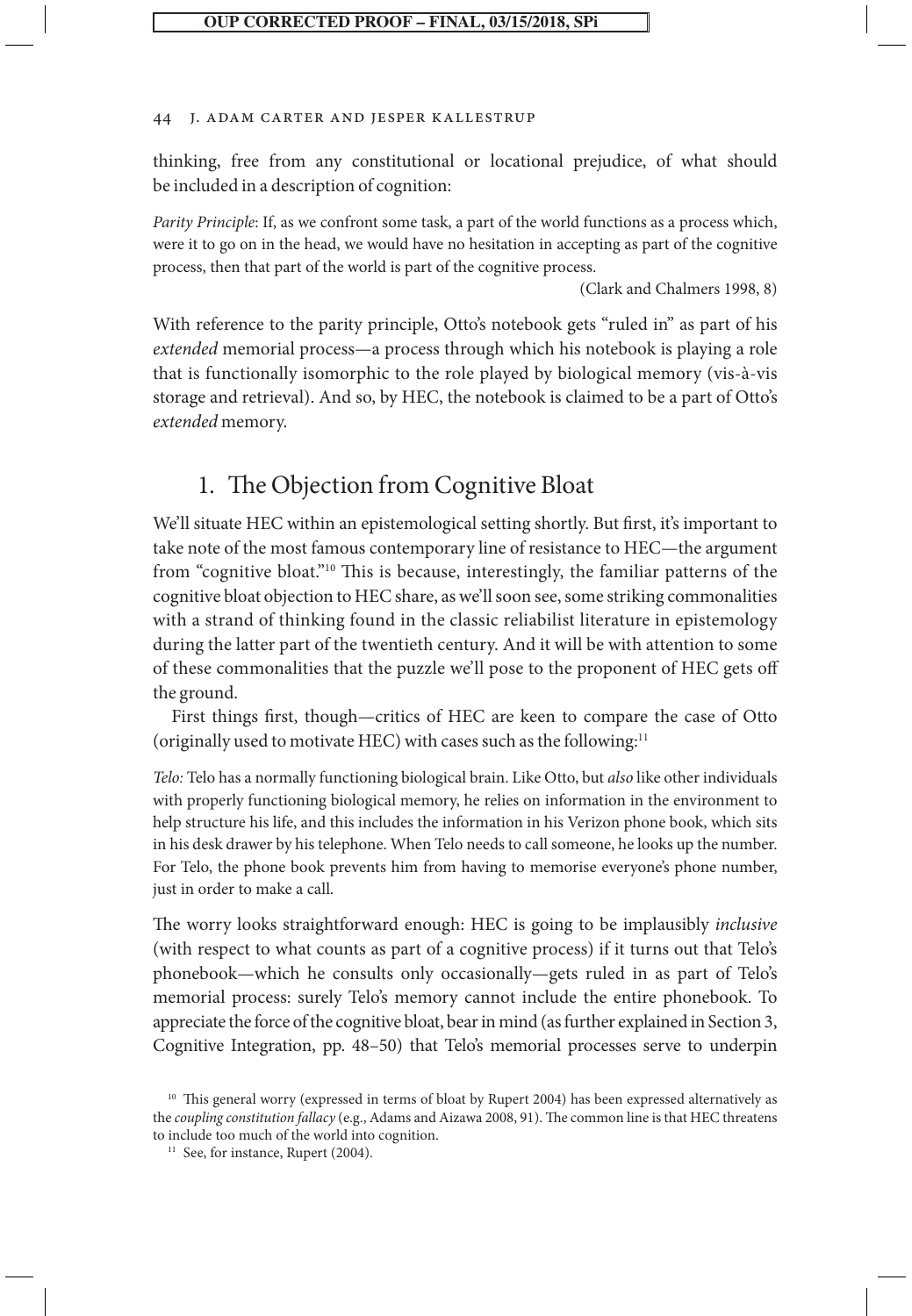#### extended circularity: a new puzzle for extended cognition 45

much of his *knowledge*. Surely, to ascribe knowledge to Telo of the entire phone book strikes one as implausible. And, *mutatis mutandis*, a range of similar examples can be posed to generate comparable consequences.12 "Telo-style" cases represent a familiar form of argument from slippery slope, and HEC thus needs a clear explanation for why we should treat Otto's case differently from such ubiquitous cases.

Proponents of extended cognition are of course keenly aware of this strand of objection, and wish to endorse HEC in a way that respects plausible boundaries between what is internal and what is external to cognition in some constitutive sense.13 More precisely, the pressing challenge is to draw a principled distinction between *genuine* cognitive processes and background processes or auxiliary resources that causally influence cognitive processing without constituting parts of the cognitive system.

Clark has attempted to meet this worry about demarcation by offering "integration conditions" that have become known as his "trust and glue" conditions for a nonbiological entity to count as included within a cognitive system. According to Clark (2008, 46) the central integration conditions that must be met are threefold:

#### *Clark's "Trust and Glue" Integration Conditions*

(1) "That the resource be reliably available and typically invoked."

(2) "That any information thus retrieved be more-or-less automatically endorsed. It should not usually be subject to critical scrutiny. [. . .] It should be deemed about as trustworthy as something retrieved clearly from biological memory."

(3) "That information contained in the resource should be easily accessible as and when required."

While these three integration conditions do well enough to get easy cases right (e.g., cases where one consults, say, a map, but just on one occasion $14$ ), they are as Rupert (2004) has noted, perhaps still too inclusive: notice here that, *even* when we have moved beyond the parity of reasoning at play in the parity principle and spelled out integration conditions (1)–(3), it *still* seems like a case could be made for thinking that Telo's phonebook might be ruled in.<sup>15</sup>

Effectively, then, what cases such as Telo highlight is the need to articulate some integration condition *beyond*  $(1)-(3)$ , which would effectively (and in some principled way) rule Otto's notebook in and rule Telo's phonebook out. Unsurprisingly, one live

<sup>12</sup> See, for instance, Farkas (2016) for a case involving audiotapes of the complete history of Europe.

<sup>13</sup> For a helpful discussion of this point, see also Spaulding (2012). See also Palermos (2011; 2014) for a response strategy that appeals to dynamical systems theory. Whereas Palermos (2011) viewed a kind of "continual reciprocal causation" condition as a suitable fourth condition, his more recent view (2014) is that the satisfaction of the CRC condition *de facto* satisfies Clark's conditions (1–3).

<sup>14</sup> Such a case would plausibly fail at least (1) and (3).

<sup>15</sup> The sticking point is whether (3) is met in the case of Telo: given that Telo doesn't carry his external device around with him at all times, perhaps that means it isn't easily enough available as and when required. Be that as it may. The Telo case can surely be tweaked to satisfy condition (3). Thus, Rob Rupert (2004) has shown that cases like Telo can be made to fit Clark's (1)–(3).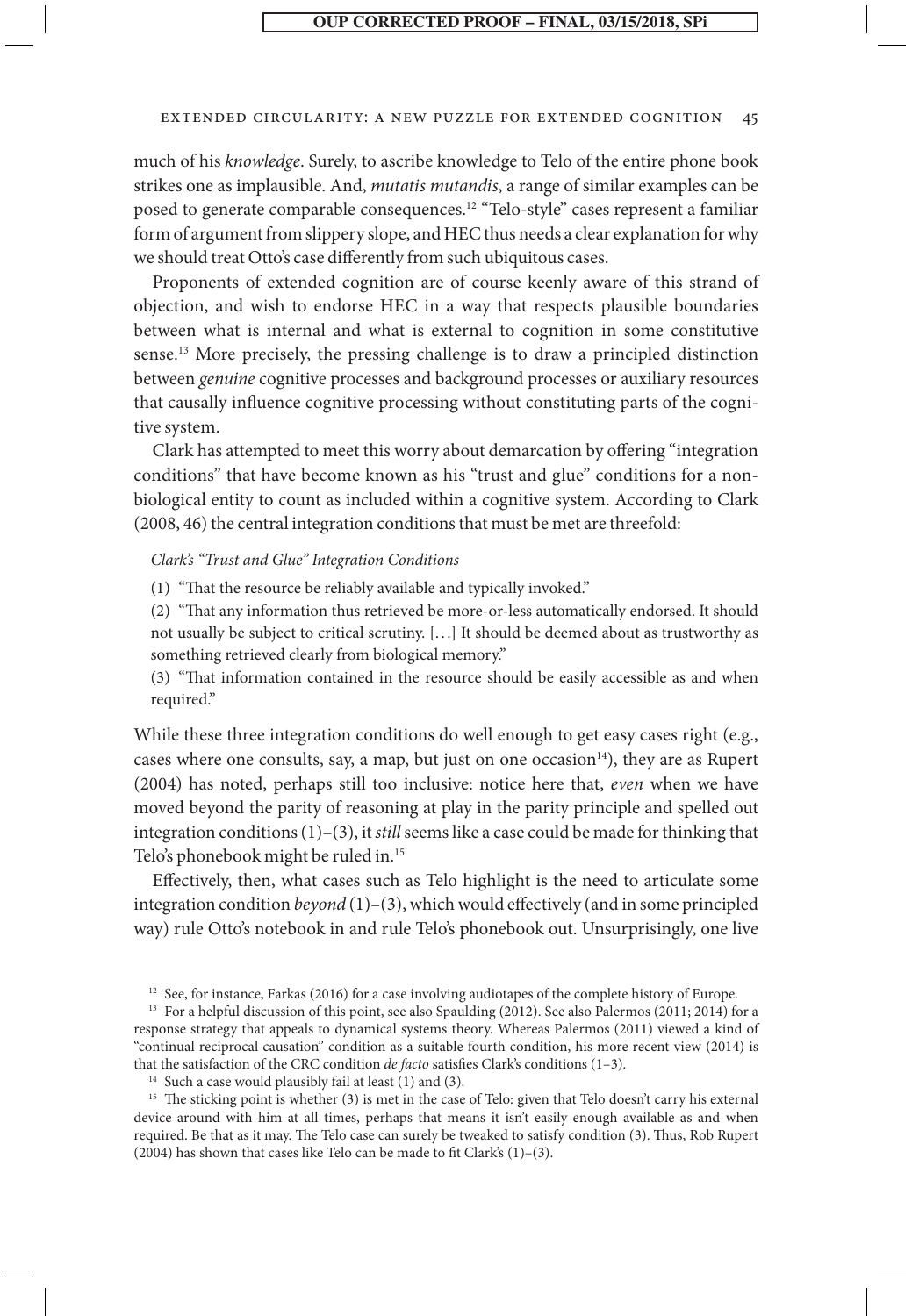#### 46 J. Adam Carter and Jesper Kallestrup

research program in the literature on extended cognition is just how to spell out an additional condition to  $(1)$ – $(3)$  that is neither too inclusive nor too exclusive.<sup>16</sup>

# 2. Extended Cognition and Epistemology

Let's now transpose the foregoing into an epistemological setting. Memory is characteristically regarded as a *basic* epistemic source—one that is widely thought to, in the absence of defeaters, support memory knowledge.<sup>17</sup> To the extent that we are to take seriously what the proponent of HEC tells us—viz. that the extended process Otto enjoys is in fact one of *extended memory*—on a par in the relevant respects with biological memory—proponents of HEC must insist that Otto's extended process supports *memory* knowledge in a way that is relevantly analogous (and certainly, not obviously disanalogous) to the way that *biological* memory supports memory knowledge in the default case. To the extent that HEC fails to preserve such an "epistemic parity" insight, we have reason to reject that what Otto exhibits is, in fact, extended *memory*.

A helpful way to think about this "epistemological parity" condition of epistemological adequacy for a proponent of HEC is in terms of the more basic *parity principle* we've already considered in Section 1, The Objection from Cognitive Bloat (pp. 44–6) that is, a proponent of HEC should be able to preserve that, *ceteris paribus*, 18 for a subject *S*, and proposition *p*, if *S* comes to believe that *p* by a process which, were it to go on in the head, we would have no hesitation in ascribing knowledge that *p* to *S*, then *S* knows that *p*. In short, the Otto case had better be a case featuring memorial knowledge. And even more weakly: there had better not be any obvious impediments that constitute a barrier to Otto's attainment of memorial knowledge. (And if there are, then HEC has a problem on its hands.)

At this point, some parallels between the HEC and epistemology will be revealing. In particular, it is interesting to note that a proponent of HEC who wants to vindicate knowledge through (what is, by HEC) an *extended* process—while at the same time steering clear of the cognitive bloat objection—runs up against a pattern of problems

<sup>18</sup> This is a simple statement of the epistemic parity principle. See Carter and Pritchard (2015) for a refinement, whereby the principle is framed in terms of defeasible warrant as opposed to knowledge.

<sup>16</sup> See here Pritchard (2010), Palermos (2011, 754–6), and Carter and Kallestrup (2016).

<sup>17</sup> There is some dispute about *how* this works. According to *generativism* (e.g., Robert Audi (1995) and John Pollock (1986)) memorial knowledge is like perceptual knowledge in the sense that, just as perception generates positive epistemic status for one's perceptual beliefs, so the phenomenology of recalling generates positive epistemic status for one's memorial beliefs. By contrast, *preservantists* (e.g., Burge) draw a closer analogy between memory and testimony than between memory and perception. The preservantist line is that memorial serves the function of *preserving* the epistemic status of past beliefs, and so on this model, one's knowledge is preserved through memory and remains known when recalled. See Carter and Pritchard (2015) for further discussion.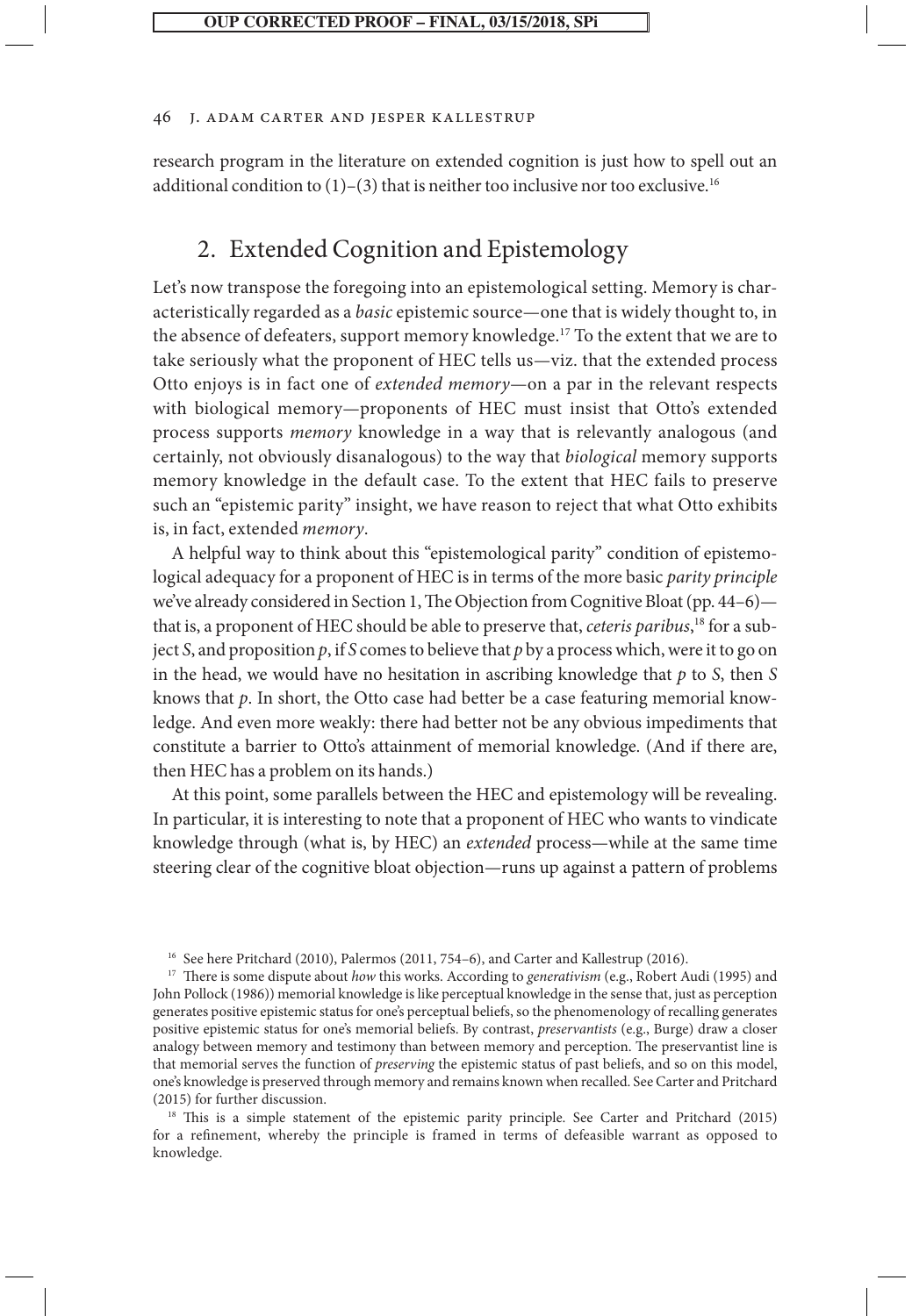#### extended circularity: a new puzzle for extended cognition 47

that share some obvious commonalities with a famous strand of thinking found in the classic literature on *reliabilism* in epistemology in the 1980s and 1990s.<sup>19</sup>

To appreciate this connection, take as a starting point Lehrer's (1990) notorious "TrueTemp" case, in which Lehrer aimed at exploiting what are widely taken to be implausible implications of a flat-footed process-reliabilist line on which knowledge is true belief formed *via* a reliable belief-forming process.

Here's a condensed version of Lehrer's counterexample to simple reliabilism:

*TrueTemp:* TrueTemp has (though entirely unbeknownst to him) a temperature-detecting device implanted in his head that regularly produces accurate beliefs about the ambient temperature.<sup>20</sup>

As many commentators have accepted, the intuition is strong here that TrueTemp doesn't attain *knowledge* in the above scenario, even though (thanks to the implanted thermometer) he reliably generates true temperature beliefs, which by the reliabilist's lights is supposed to be all besides truth that matters. What accounts for this intuition to deny knowledge to TrueTemp, who we may grant reports with 100 percent accuracy?

A natural reaction will be to point out that the thermometer seems to function like an "external" device outwith Temp's own cognitive architecture, which generates reliable information for which TrueTemp himself seems nothing more than a receiving parrot. Plausibly, and more carefully: for TrueTemp to attain knowledge, it seems the correctness of his beliefs must be down to *his own efforts*, as opposed to the production of some technological implant. So, to be precise, the problem here is not that the generation of temperature beliefs by TrueTemp's thermometer cannot count as an "extended" cognitive process, but rather that these beliefs fall short of knowledge on account of not being creditable to *his own faculties.* Hence, the problem is how this device can play a role in an "extended" process that yields knowledge for TrueTemp.

The foregoing line of thought has motivated some philosophers to embrace (along with a reliability condition on knowledge) something like an "ability" condition on knowledge:<sup>21</sup>

*Ability condition*: *S* knows that *p* only if *S*'s believing correctly that *p* is significantly creditable to *S*'s exercise of cognitive ability.<sup>22</sup>

<sup>19</sup> One of the first cases of this sort was BonJour's (1980) famous case of "Norman the Clairvoyant."

<sup>20</sup> This paraphrasing of the case is taken from Goldman (2016). See Pritchard (2010) for a discussion of integration conditions.

<sup>21</sup> Of course, the point here is compatible with accepting that there can be other necessary conditions on knowledge that are not satisfied in cases like the TrueTemp case. The key point is that it's plausible to think that a sufficient condition for denying knowledge in the TrueTemp case is that he fails an ability condition.

<sup>22</sup> It is important to bear in mind that an ability condition on knowledge is independently motivated by considerations about certain Gettier cases. For instance, in Chisholm's case of the sheep in the field, the truth of your (justified) belief that there's a sheep in the field is not primarily down to the exercise of your perceptual abilities. Rather, it is true because of some environmental happenstance, viz. that a sheep is hidden behind the disguised dog at which you are looking. True, a modal condition on knowledge to do with safety or sensitivity might equally well explain your lack of knowledge in this particular instance. But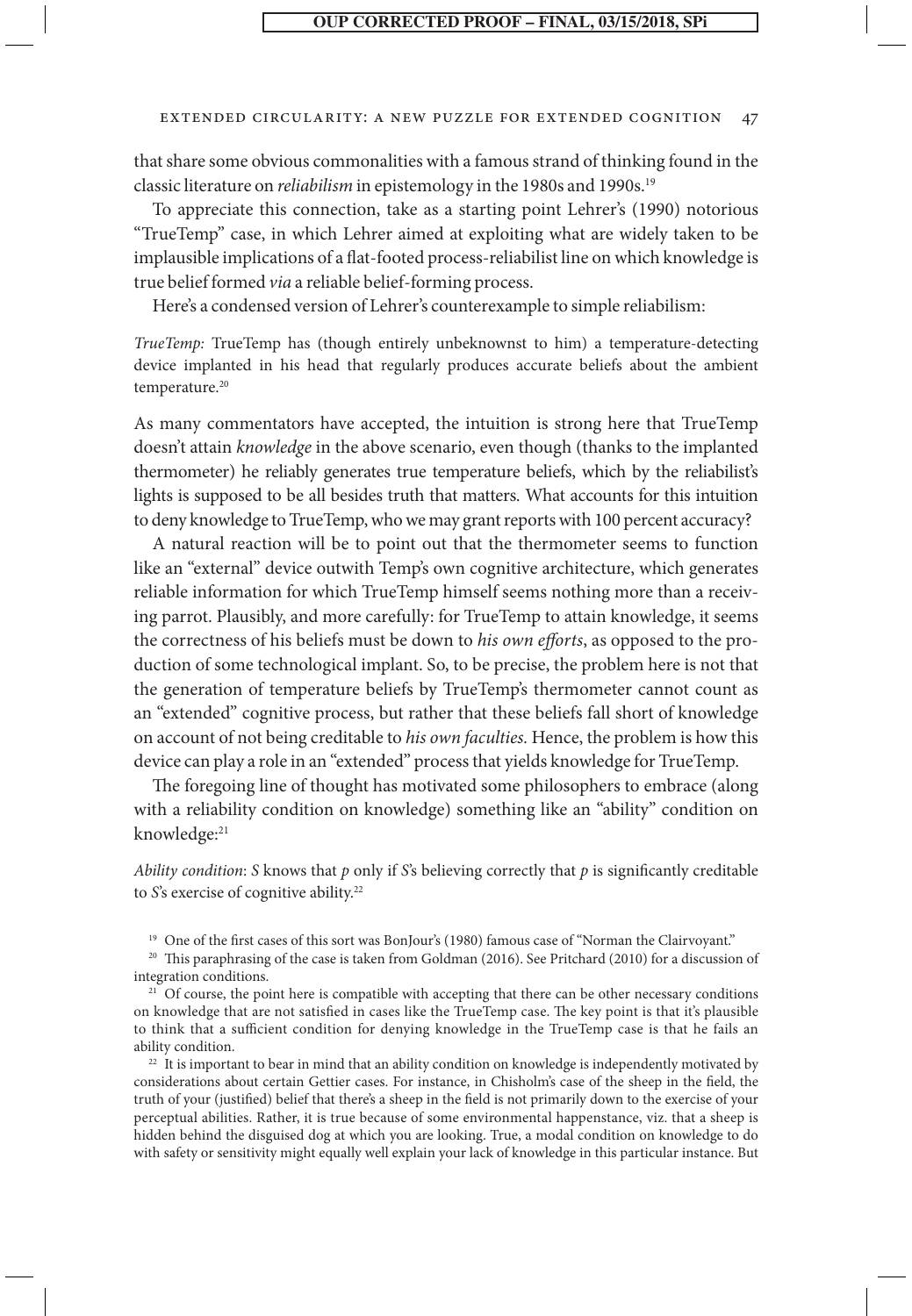With reference to the ability condition, there appears to be a straightforward explanation for what is lacking in the TrueTemp case—viz., although TrueTemp forms his belief *via* a reliable cognitive process, the process (in his case, where his belief is entirely down to the implanted thermometer of which he is unaware) is not part of his exercise of any cognitive *ability* he has*.* And*,* furthermore, the explanation for *why* it is not, is, as Greco (2010) has noted, plausibly because the thermometer is not *appropriately integrated* into TrueTemp's cognitive agency.

# 3. Cognitive Integration

At this point, it should be clear how the notion of "cognitive integration" of interest to proponents of HEC who wish to avoid the cognitive bloat objection is one with some precedent in *epistemological* theory<sup>23</sup>—and just as in the case of extended cognition, the epistemological issue of accounting for just what it is in virtue of which some external device should be regarded as incorporated into an agent's own *cognitive ability* requires the specification of some *integration conditions*.

Question: *why,* exactly, is the temperature-detecting device not appropriately *integrated* into TrueTemp's cognitive agency? (Notice that the TrueTemp case seems to be one such that Clark's integration conditions (1)–(3) are all satisfied.) In particular, we can certainly imagine that TrueTemp automatically endorses any *information* that his implanted device yields, such as that *the temperature is now 28°C*.

One obvious explanation for why the thermometer should not count as appropriately integrated in TrueTemp's cognitive agency (in such a way that the correctness of his success could be attributable to any ability *of TrueTemp's*) is plausibly that the reliability of the implanted device *itself* has never been positively acknowledged by TrueTemp.24 After all, TrueTemp has no inkling as to what even produces his temperature beliefs (!), let alone his track record of success.25

now imagine instead a case where you form beliefs about the ambient temperature in a room on the basis of reading a faulty thermometer that randomly fluctuates between 15°C and 25°C. As it turns out, someone next door unwittingly changes the room temperature so as to perfectly match your actual and counterfactual beliefs. Only your failure to satisfy an ability condition can explain why your true belief falls short of knowledge.

<sup>23</sup> See here also Beebe (2004) for a discussion of cognitive integration conditions for new perceptual faculties.

<sup>24</sup> Perhaps of course there are other explanations for TrueTemp's lacking knowledge, and we are happy to grant this. The point is just that his failure to ever take a reflective stance on the reliability of this process suffices to prevent his cognitive success from being creditable to an ability of his in a way that would be required for knowledge.

<sup>25</sup> Erik Olsson, a foremost contemporary reliabilist, thinks that such a tracking requirement is, as he puts it, "part of the cognitive environment in which reliabilist knowledge promotes stability of belief and thereby attains its full practical value. *Hence, even if knowledge is best defined in an externalist manner, the full realization of its value requires the satisfaction of a modest internalist condition"* (Olsson 2007, 352). We raise this point not to defend any particular form of reliabilism, per se. Rather, we want to be clear that a tracking requirement hardly runs against the spirit of reliabilism.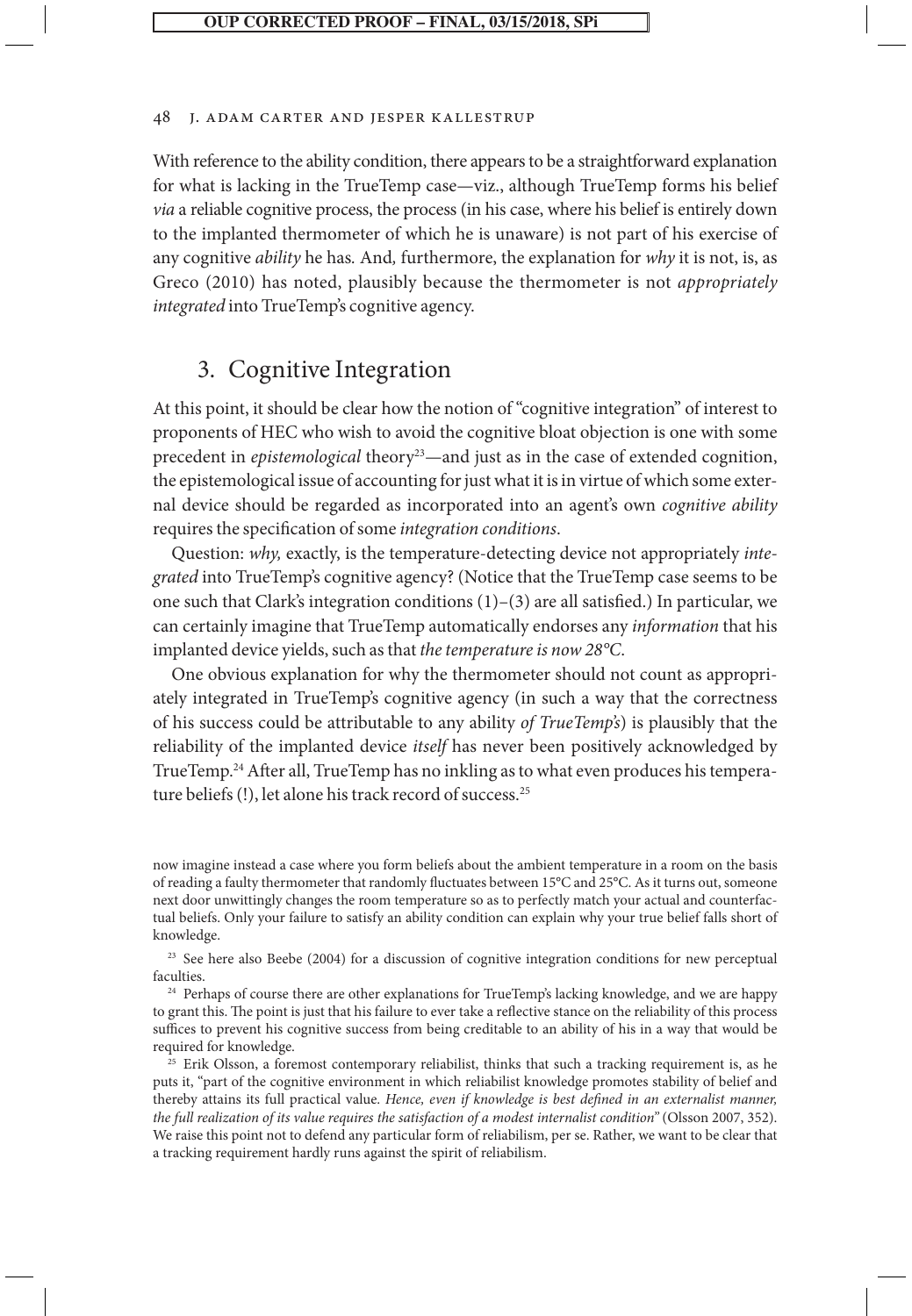#### extended circularity: a new puzzle for extended cognition 49

By analogous reasoning, as Pritchard (2010, 144) observes, in order for—in the Clark/ Chalmers extended case—Otto's process of consulting his notebook to be sufficient for generating *knowledge,* Otto's notebook is going to have to be—and much as TrueTemp's thermometer was *not*—*recognized* and not merely (as with TrueTemp) *relied* upon. Here's Pritchard (2010, 145):

Imagine, for example, that Otto is simply fitted with a device which provides him with reliable information about his environment and he unquestioningly consults it when necessary while never questioning the source of this information or its epistemic pedigree . . .if Otto had no awareness at all of the source of the reliability of the belief forming process, nor that it was reliable, then it is hard to see why we would now regard the true beliefs that he forms as a consequence as knowledge.26

The foregoing suggests that the second of Clark's three "glue and trust" conditions is simply too weak in merely requiring that "any information thus retrieved be moreor-less automatically endorsed." A proviso must be included to the effect that the part of the world, for it to be included as part of a cognitive process, must not only be endorsed in the *weak* sense where the *deliverances* of the process are automatically endorsed (e.g., a condition clearly satisfied by TrueTemp, vis-à-vis the deliverances of the thermometer), but also in a stronger sense, where the resource *itself* is (at some point) affirmed and endorsed as reliable.

Take a resource to be reliable just in case the process of utilizing that resource in forming or sustaining belief is reliable. Here's then a more demanding fourth integration condition that delivers the desired result of ruling the thermometer out from TrueTemp's cognitive architecture:

(4) That the reliability of the resource be endorsed.

Obviously, then (and crucially): if Otto has *failed* to endorse his notebook as reliable, then (in all relevant respects) he is no better a candidate for memorial knowledge than the hopeless TrueTemp vis-à-vis knowledge of the temperature. (And that's of course bad news insofar as HEC is to preserve *epistemic parity*—that Otto is on an epistemic par with his knowing counterpart in the default biological case.)

Now, a *prima facie* worry that might be advanced at this point is that imposing (4) on any putative cognitive process is unduly strong. More precisely, the concern would be that (4), when added to the mix, would cleave a striking disanalogy—one that should be unpalatable for proponents of extended cognition—between biological memory cases and extended memory cases.

After all, in the case of innate biological memory we typically do not positively affirm its reliability before we rely on its deliverances for knowledge preservation.<sup>27</sup>

<sup>&</sup>lt;sup>26</sup> Compare here with Beebe (2004, §7).

<sup>&</sup>lt;sup>27</sup> For instance, if Otto's process is the functional analogue of a normally functioning biological memory, Otto must consciously endorse the reliability of his notebook, where such a requirement does not seem needed for an individual—call her "Inga"—whose biological memory is normally functioning. Inga isn't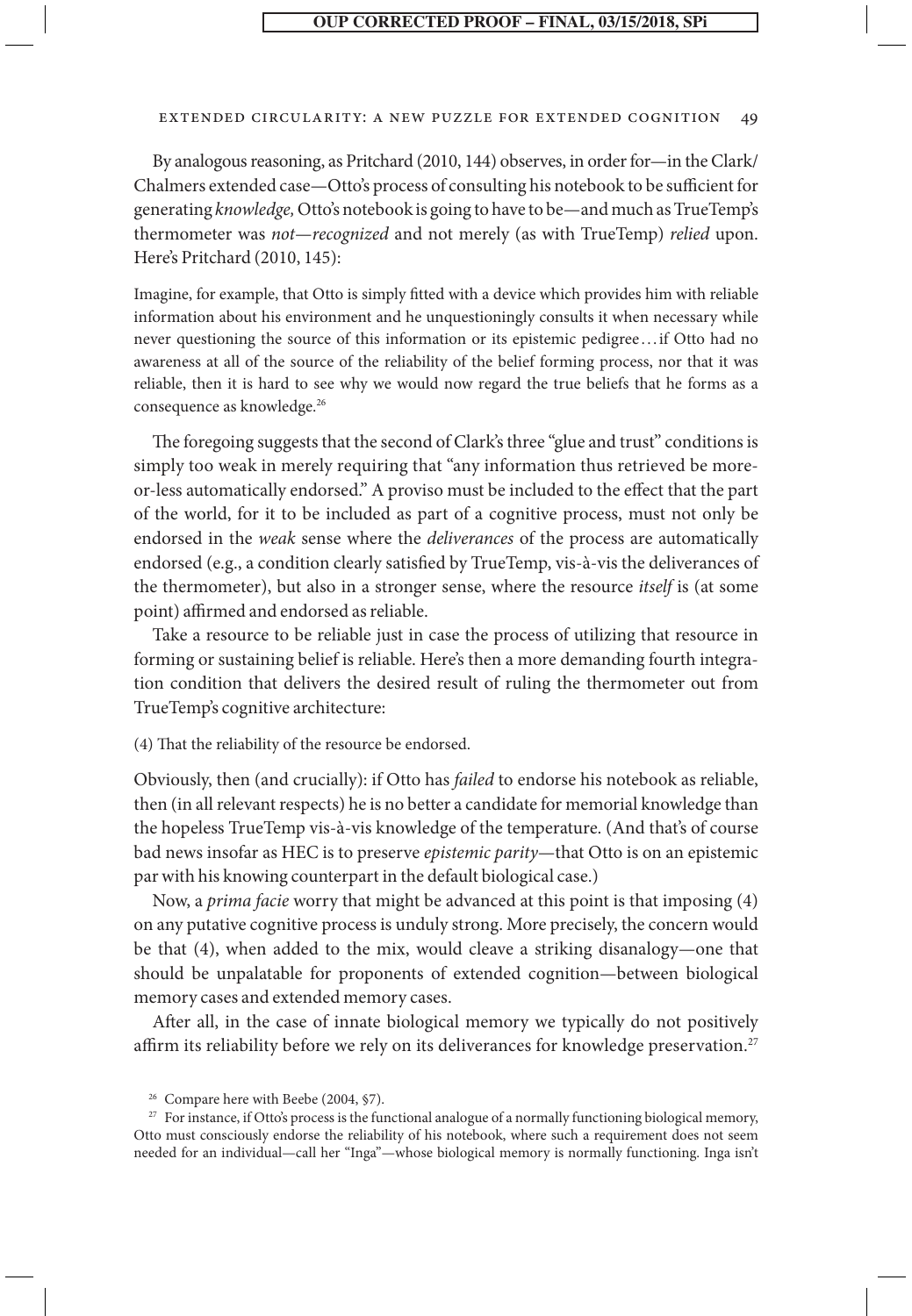#### 50 J. Adam Carter and Jesper Kallestrup

To put in place such a requirement, as this line of thinking insists, would most certainly divest young children and other sufficiently unsophisticated individuals of vast amounts of stored knowledge. Hence, we should impose no such requirement in the case of extended cognition—insofar as we are to maintain functional similarity; or so the thought might be.

One reply to this objection on behalf of the friend of extended cognition is to concede that one or more of  $(1)$ – $(4)$  can be dropped in the case of non-extended cognition. Consider, after all, that these "rough-and-ready" criteria are explicitly designed by Clark to be "met by *non*-biological candidates for inclusion into an individual's cognitive system" (2008, 46, our italics). The intention is thus not for  $(1)-(4)$  to constitute necessary and sufficient conditions for *any* resource, internal or external, to constitute a part of a cognitive system. We could thus conceive of them as forming a cluster where a resource is cognitive just in case it meets enough of these criteria. What would count as enough can then vary from case to case depending on the empirical details, as brought to light by the relevant parts of cognitive science.<sup>28</sup>

An alternative approach is to simply drop (4) in those cases where the external resource replaces an innate feature of an individual that is characteristic of members of the population to which that individual belongs.29 The thought would be that when it comes to cognitive integration of some external resource, the more the resource functionally resembles an individual's *natural* endowment in just that sense, the less need there is for endorsement of its presence or reliability. If for some natural features, (4) plays no (significant) role in cognitive integration then the same should hold for external resources that merely serve as hardware substitutes for those features.

We shall not here probe deeper into the problem that (4) raises for ordinary biological memory. For instance, one might think the replies we sketched out represent too much of a departure from the common-sense functionalist spirit of the case for the extended cognition hypothesis. For the record, we do not share that concern. In the remaining part of this chapter, we shall pursue a different tack. In our view, the chief problem raised by (4) is its affliction of a malignant type of epistemic circularity that arises before any issues about classifying external resources as cognitive; or so we shall argue in the next section.

prevented from knowing that the Museum of Modern Art is on 53rd Street when relying on her biological memory, *just because* she has never positively endorsed the reliability of her own biological memory.

<sup>28</sup> One way to flesh out this idea more precisely is to adopt Lewis's (1972) notion of a cluster of criteria (or "properties") as a disjunction of conjunctions of most of the criteria. But one could also imagine cases where less than a majority of the criteria would suffice, say if perfect resemblance in one respect could outweigh dissimilarities in other respects.

<sup>29</sup> It is important not to drop (4) unless the external resource replaces an organic feature that is both innate and typical of the population in question. Imagine a TrueTemp case where a genetic engineer had implanted a reliable temperature-detecting device from birth. In such a case, we would arguably invoke (4) once the individual was sufficiently mature before the thermometer could be considered part of TrueTemp's cognitive machinery. The case fails to satisfy a phylogenetic constraint to the effect that the relevant implant roughly corresponds in function to what results from evolution in humans, e.g., organic memory, as we all know it.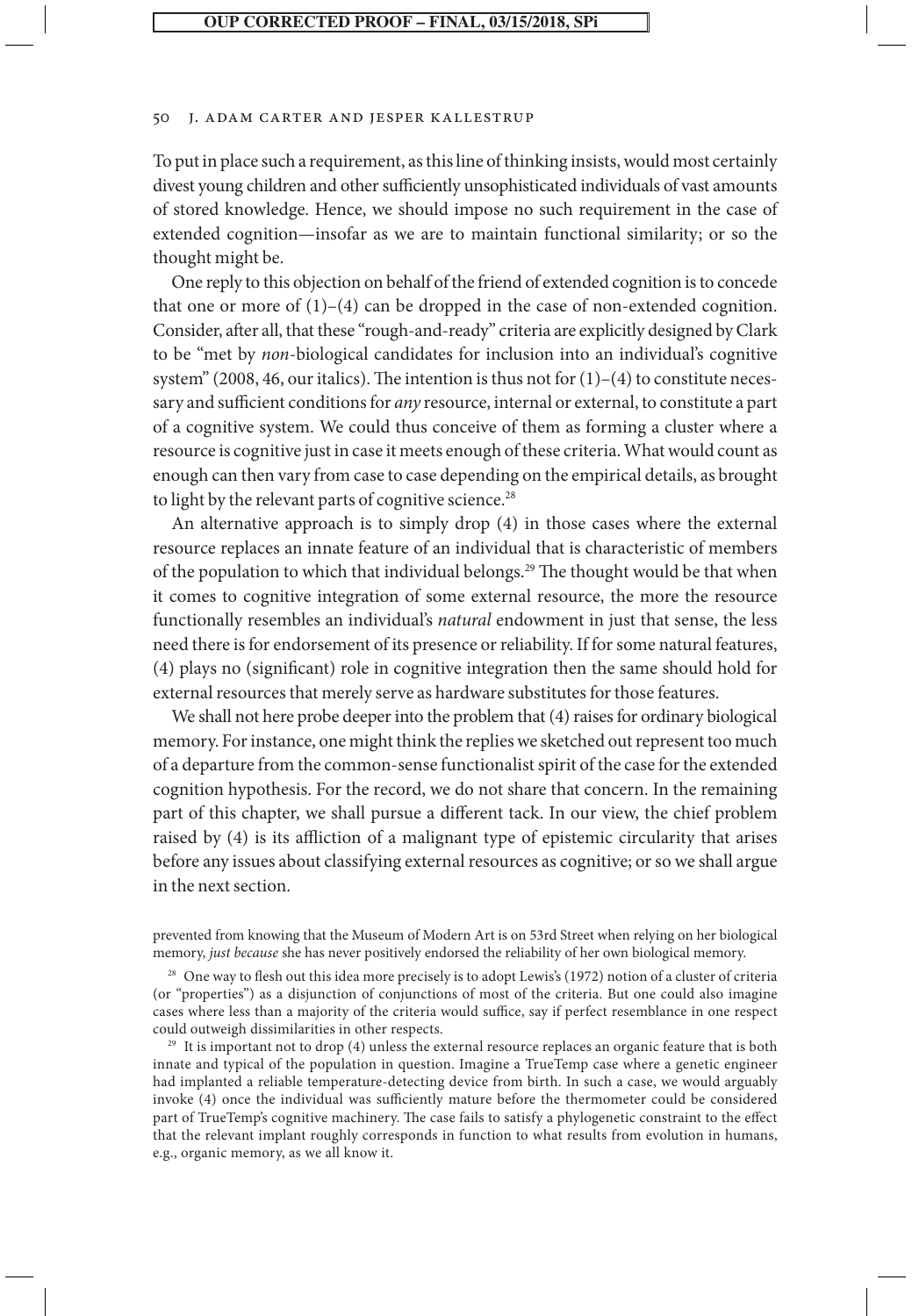#### extended circularity: a new puzzle for extended cognition 51

# 4. Epistemic Circularity

Suppose, as we recommend, that the proponent of extended cognition avail herself of the additional integration condition (4). To require that Otto also endorse the reliability of his notebook before it can be counted as part of a cognitive process that leads to memory-supported knowledge is not implausible. Such explicit affirmation of reliability may go beyond Clark and Chalmers's original set-up of the Otto case, but nothing in the way the Otto case is described prevents us from refining the example so as to include this additional feature. Consequently, supplementing integration conditions (1)–(3) with (4) presents no insuperable difficulty vis-à-vis accounting for the kind of extended cognition that the Otto case exemplifies. Or so it would seem at first blush.

We shall now argue that once the friend of extended cognition grants that Otto's notebook counts as integrated within his cognitive process only if he endorses the reliability of the notebook, a kind of "catch-22" materializes. To bring the catch-22 into focus, consider first a variation on the original TrueTemp case:

*TrueTemp\*:* TrueTemp\* is just like TrueTemp except that TrueTemp\* endorses the reliability of his thermometer. *However*, TrueTemp\* endorses the reliability of his thermometer on the basis of reading a fortune cookie.

Given that the received verdict is that TrueTemp fails to know the deliverances of his thermometer, it is surely implausible to suppose that TrueTemp\* *does* know what TrueTemp did not know, simply because TrueTemp\* has affirmed, *on the basis of a fortune cookie,* that his thermometer is reliable. It should be very strange indeed to see how the move from the TrueTemp case to the TrueTemp\* case is one where the epistemic status of the *deliverances* of the thermometer is enhanced at all.<sup>30</sup>

In general, moving from not believing a proposition  $p$  to believing  $p$  on some improper basis (i.e., for some bad reason) cannot *strengthen* one's epistemic position. TrueTemp's endorsement must thus itself pass a certain kind of epistemic scrutiny; and indeed, should he endorse his thermometer in an epistemically proper way, then surely we will be less inclined to claim that he fails to know.

What this reveals then is that the strong endorsement condition (4) that Otto must satisfy, as a necessary condition on his notebook constituting a part of his cognitive process, is *not* a condition satisfied by *epistemically defective endorsement*. As the TrueTemp\* case shows, no such endorsement of the reliability of a process can serve to raise the epistemic status of its deliverances.

<sup>&</sup>lt;sup>30</sup> Indeed, if anything, there is some pressure to move in the *other* direction and to suggest that an endorsement on the basis of a very unreliable process renders the epistemic status of the deliverances of the process worse than were the reliability of the process not endorsed at all but just blindly trusted. At any rate, the crux of the point here is that when one endorses the reliability of a process, P, the epistemic status of the deliverances of P is not *thereby enhanced* in light of an endorsement of P by an unreliable or defective process.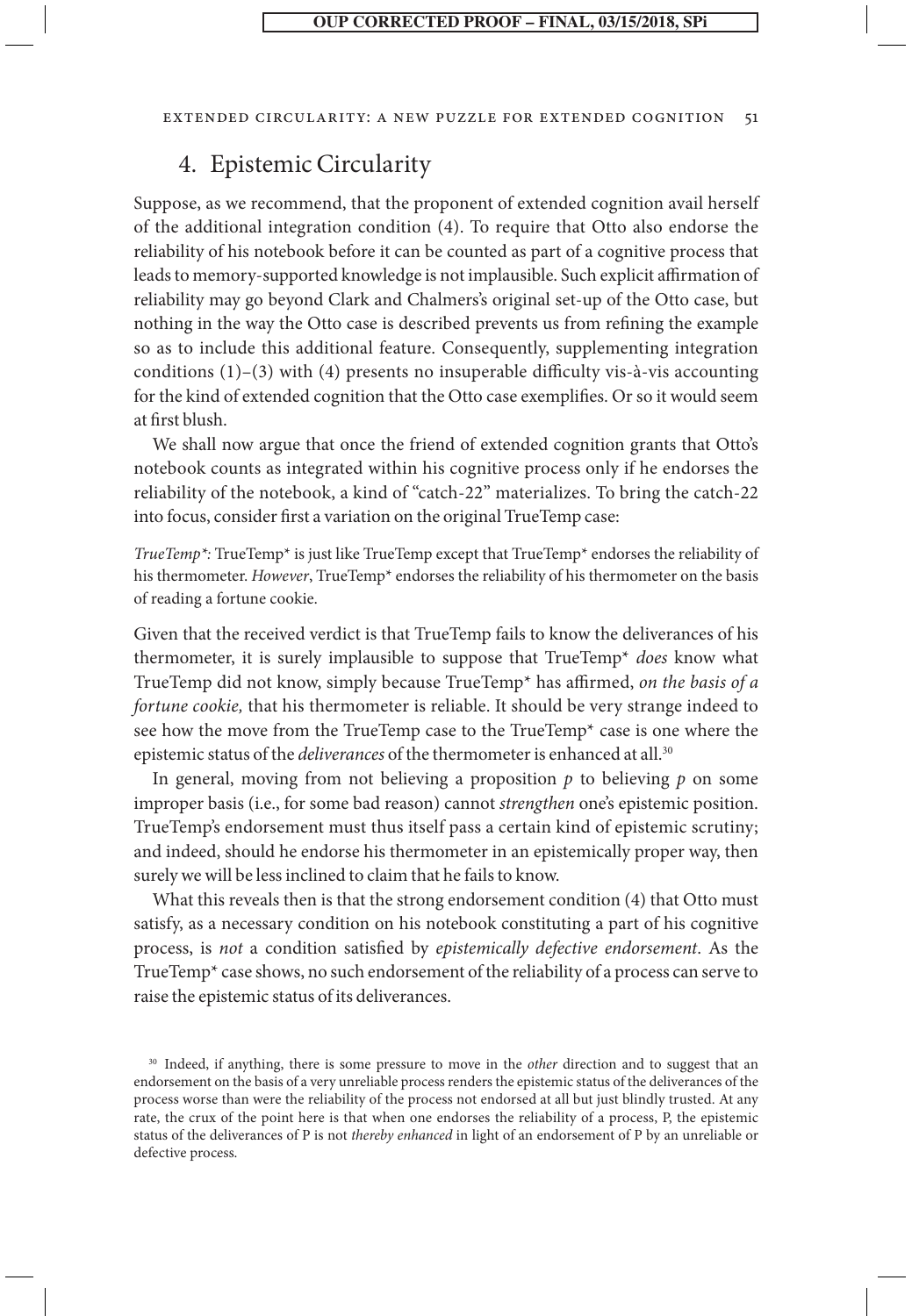Now we can frame the catch-22: for Otto's notebook to count as part of his cognitive process, Otto must not *merely* endorse the reliability of his notebook, but more specifically, he must do so in the right sort of way—viz., in a way where the endorsement in question is itself the product of reliable cognitive abilities. This suggests that (4) should be replaced with the more demanding  $(4^*)$ :

(4\*) That the reliability of the resource be *reliably* endorsed.

Clearly, Otto's endorsement of the reliability of his notebook *via* his *failing biological memory* is no better than if TrueTemp simply used an unreliable process to endorse the reliability of his thermometer. (After all, Otto's failing biological memory is, given the effects of Alzheimer's disease, highly unreliable.) But since the move from the TrueTemp case to the TrueTemp\* case is not one where the epistemic status of the deliverances of the thermometer is enhanced, *neither* is it plausible to think that Otto should enhance in any way the epistemic status of the deliverances of his notebook simply by endorsing its reliability with an epistemically defective, failing biological memory. So, Otto fails to satisfy (4\*) as long as his endorsement of the reliability of his notebook relies on his (failing) biological memory.31 Yet Otto must satisfy (4\*) if he is to count as having knowledge based on an extended memorial process.

But there is an obvious alternative. While Otto's failing biological memory is not a reliable process, his consulting of the notebook is! Thus, as the argument might go, Otto's self-conscious endorsement of the reliability of the notebook must be not merely retained through biological memory<sup>32</sup> (as this wouldn't increase the epistemic status of the deliverances of his notebook), but *rather*, through the *reliable extended process* the process of writing down information in the notebook and consulting it later. So, perhaps Otto does satisfy  $(4^*)$  as long as his endorsement of the reliability of his notebook is acknowledged *via* an extended process involving his notebook.

But now a different sort of problem looms. Were Otto to endorse the reliability of his notebook *via* the notebook, he would be endorsing the process of consulting the deliverances of the notebook as reliable *by appealing to the deliverances of the notebook*. But this strategy degenerates into a notorious kind of epistemic circularity. Compare: suppose you are reading a book about Rome, which includes claims A, B and C on

<sup>31</sup> Consider, further, that if Otto's endorsement of the reliability of the notebook is not *preserved* via the notebook, but rather, preserved via biological memory, then the endorsement will be "fleeting" and unstable; this plausibly undermines the epistemic *integrity* of the endorsement. After all, for the endorsement to have the epistemic significance it needs to have in order to positively affect the epistemic status of the deliverances of the notebook, the endorsement must be in some way a *stable* one. Compare this suggestion with the implausible thought that the epistemic status of the deliverances of the notebook is enhanced, in perpetuity, in virtue of a fleeting assent that is forgotten and as such *not* preserved in memory while Otto continues to rely on the notebook.

<sup>32</sup> It might also be argued that Otto can be deemed to reliably endorse the reliability of the notebook during a "moment of lucidity" with his biological memory, even if his failing biological memory is not in general reliable. However, it's hard to see how much work this move could do, given that an endorsement in a moment of lucidity would be an unsafe method. (In very close nearby worlds, the endorsement at issue derives from a failing memory.)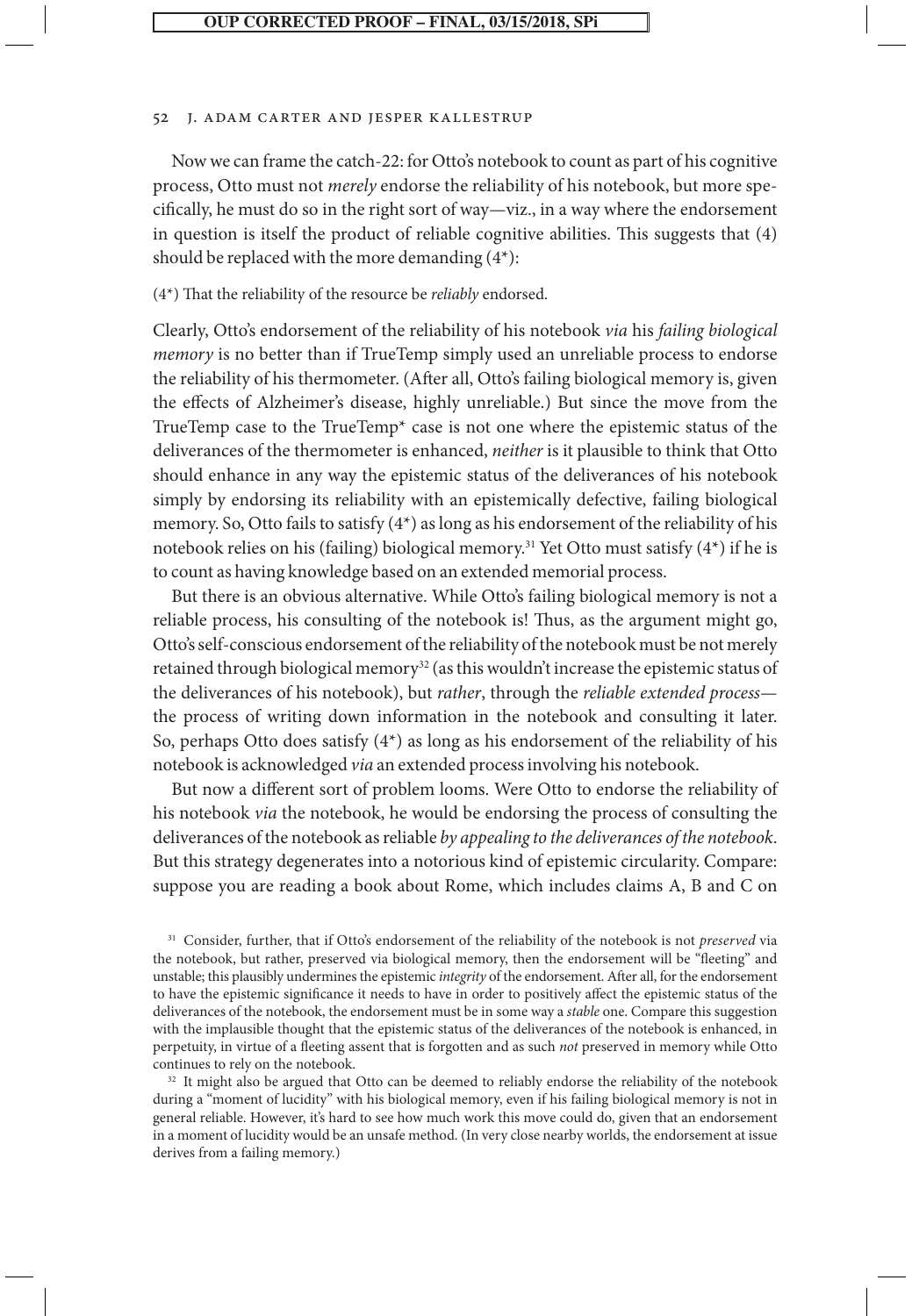#### extended circularity: a new puzzle for extended cognition 53

which you rely. You then notice a passage in the book saying that all the claims in the book, including the one you are reading right now, are reliable. Does this increase the epistemic standing of your beliefs in A, B and C? If you didn't know A, B and C before, do you then know them *now?* It's hard to see why. The upshot seems to be that  $(4^*)$  should be replaced with the even more demanding  $(4^{**})$ :

(4\*\*) That the reliability of the resource be *reliably* and *non-circularly* endorsed.

Trouble is, Otto seems incapable of satisfying (4\*\*). But then the extent of the problem comes to focus: in order to not drive an epistemic wedge between cases of extended memory and biological memory, where only the latter qualify as knowledge, it's important to show how the Otto case does not leave the notebook looking like TrueTemp's thermometer. We saw that what is needed here is that Otto satisfies condition (4), i.e., that he endorses the reliability of his notebook. However, we also noted that epistemically *defective* endorsement of the notebook will leave Otto no better than TrueTemp\*, who endorses the reliability of his thermometer on an improper basis. What is needed then is condition (4\*), i.e., that Otto endorses his notebook *via* a reliable process. That means Otto cannot endorse the reliability of his notebook on the basis of his failing biological memory. Instead Otto can satisfy condition (4\*) by epistemically relying on the reliability of the notebook itself. Such an approach, however, seems doomed to fail on grounds of epistemic circularity. That is to say, while consulting the notebook is a reliable process, endorsing the process of consulting the deliverances of the notebook as reliable *by appealing to the deliverances of the notebook* betrays a kind of epistemic circularity. On the assumption that epistemic appeal to either Otto's biological memory or extended memory exhausts the options, the unfortunate upshot is that the proponent of extended cognition has run into an intractable jam.

# 5. Potential Replies

In this final section, we shall discuss two possible responses to the catch-22 we have outlined. Basically, unless Otto reliably endorses the reliability of his notebook in a way that epistemically depends *neither* on his own biological memory *nor* on the notebook itself, we won't be able to rule Otto in while ruling TrueTemp and TrueTemp\* out in a way that is epistemically non-circular. So, the pressing challenge for the extended cognition theorist is to explain how Otto could possibly satisfy (4\*\*).

However, before we turn to those two responses, we should pause to deal with a concern about *generality* that may immediately spring to mind. The worry is that our catch-22 depends on the details of the Otto case in ways that don't generalize to other cases of extended cognition. In particular, Otto's biological memory is deficient, but this particular feature seems to play no role in other motivating cases such as Clark and Chalmers's "Tetris" case.

In response, it's correct that our catch-22 hangs on a particular feature of the Otto case in the sense that Otto cannot satisfy (4\*) by relying on his failing biological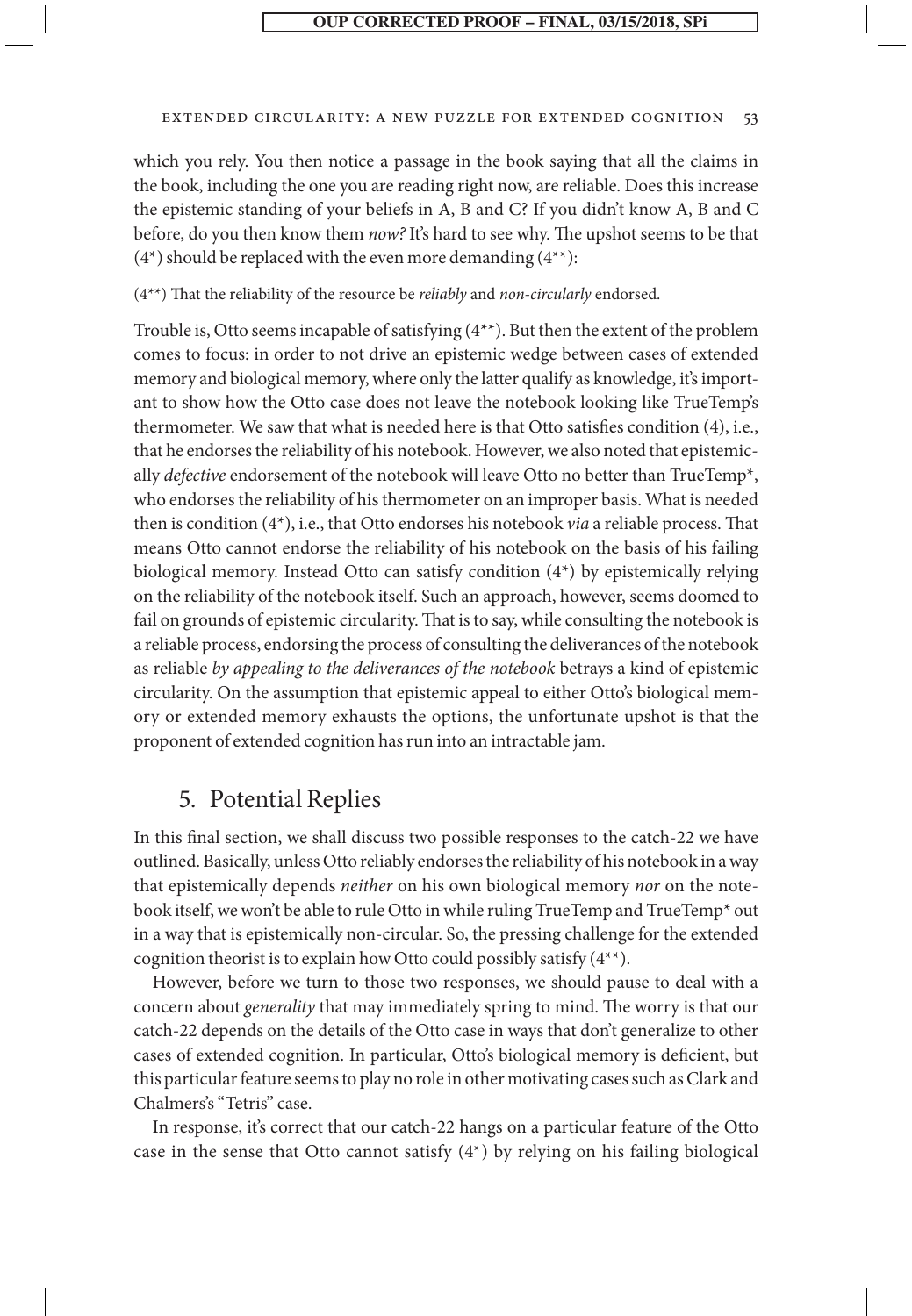memory. The only other way for Otto to satisfy (4\*) seems to involve appeal to the reliability of his notebook, which then implies that his endorsement of its reliability is circular—in violation of  $(4^{**})$ . At this juncture, we could distinguish between two types of cases of extended cognition: those where individuals incorporate an external device to compensate for a natural deficiency, and those where individuals incorporate an external device to improve their otherwise normal cognitive functioning. Our catch-22 would thus hold for all those not insignificant cases that belong to the former category. But, importantly, even those cases of extended cognition that belong to the latter category would be subject to (4\*\*). That is to say, cases of extended cognition involving individuals with impeccable biological memory must *still* endorse the reliability of the pertinent external resource in a way that is both reliable and non-circular. The same epistemic issues thus arise for both groups, i.e., that the endorsement be neither epistemically defective nor epistemically circular. The only difference between individuals who suffer from such cognitive shortcomings and those who do not is that the former have fewer epistemic resources available to meet our additional integration conditions. The conditions themselves are in good standing regardless of any such shortcomings.

#### *5.1 First response*

One natural response to the dilemma we've sketched will be to argue that it is possible for Otto to endorse the reliability of his notebook without epistemically relying on his failing biological memory. However, if Otto's epistemic resources are confined to his own cognitive and perceptual faculties, it is difficult to see how he might avoid doing so. Here is why. Observe first that the belief-sustaining process involving the notebook is at best conditionally reliable in that such a process includes other beliefs as inputs. We assume (in keeping with Clark and Chalmers's text) that Otto will record only believed propositions in his notebook. In general, a process is conditionally reliable just in case it issues in mostly true beliefs when those input beliefs are true. An obvious way for him to determine whether the notebook is reliable in that sense is to see whether the notebook, when employed in belief-sustaining processes, leads to a high ratio of true beliefs given true beliefs as input.

Now consider a range of true propositions  $p_1$ ,  $p_2$ ,  $p_3$ ...,  $p_n$  all of which Otto believes. Suppose at t<sub>1</sub> Otto writes (a sentence expressing)  $p_1$  down in his notebook. Then at t<sub>2</sub> he retrieves  $p_{_I}$  from the notebook after which he endorses that proposition. In that case, the process involving his notebook of sustaining his belief has produced a true belief given a true belief as input. The notebook successfully sustains Otto's dispositional belief in  $p_i$ . Suppose that the same thing happens at  $t_3$  and  $t_4$  with  $p_2$ . Again, the same process has sustained a true belief given as input a true belief. And so on until Otto gets to  $p_{n}$ . There is thus no question that the process is reliable. The question is whether Otto is in a position to *reliably* affirm its reliability. Otto would be able to do so only if he can accurately compare notebook entries at  $t_1, t_3...t_n$  with what is recorded in the notebook at  $t_2$ ,  $t_4 \dots t_{n+1}$ . That way Otto could amass track-record evidence that the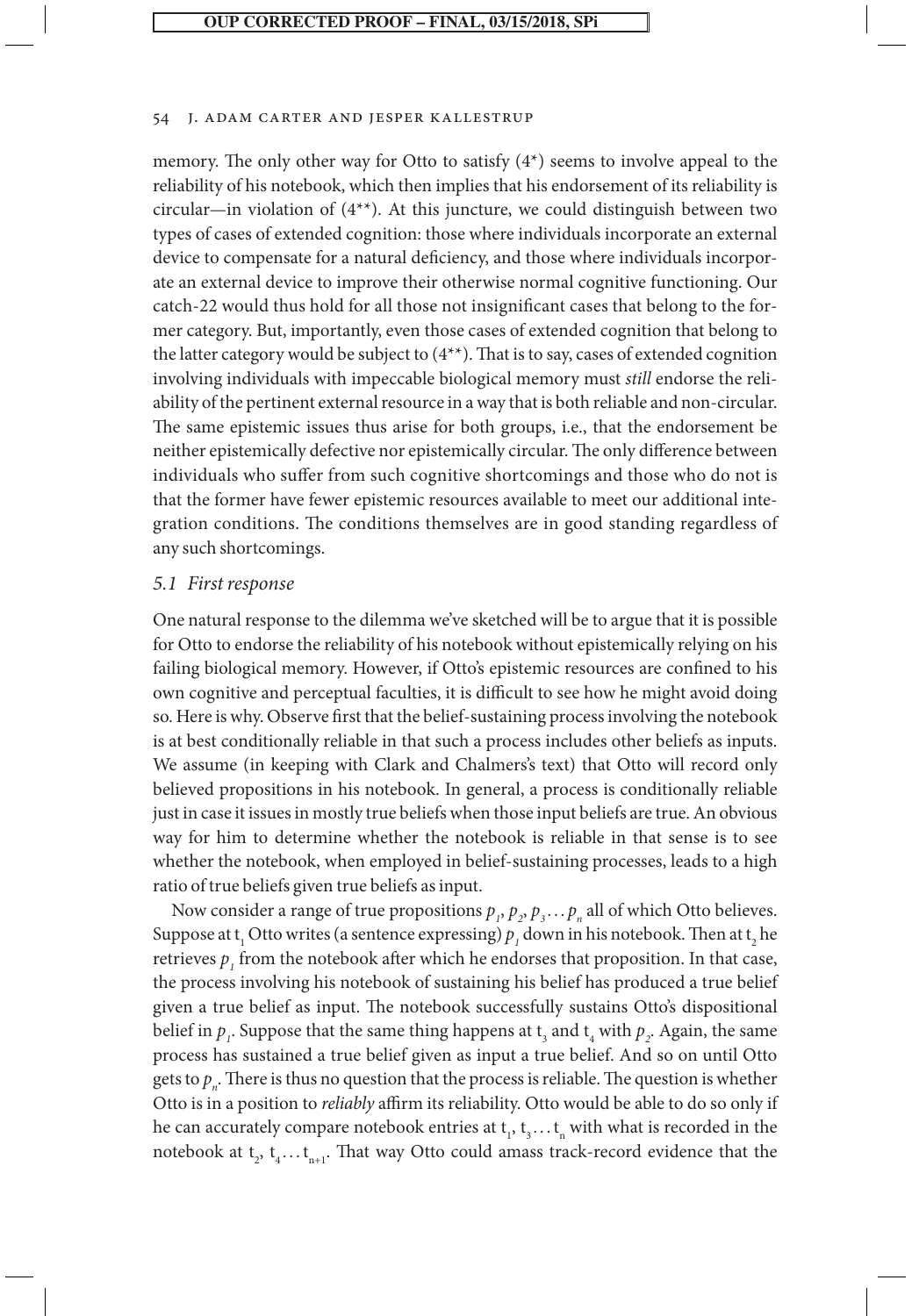#### extended circularity: a new puzzle for extended cognition 55

notebook was correct on all these occasions from which he can inductively infer that the notebook is reliable. However, amassing such evidence requires of Otto that at  $t_2, t_4, \ldots t_{n+1}$  he *remembers* his past notebook entries at  $t_1, t_3, \ldots t_n$ , and since Otto's biological memory is fading, that is something he cannot do.<sup>33</sup>

Perhaps it is wrong to consider Otto in epistemic isolation. The proposal might be that if we extend Otto's epistemic resources to include *other testifying individuals*, then perhaps it would be possible for Otto to endorse the reliability of his notebook without epistemically relying (in a way that is malignantly epistemically circular) on his failing biological memory. Assuming the reliability of these other individuals, they could perhaps make up for the epistemic shortfall posed by the detrimental effects that Otto's Alzheimer's has had on his biological memory. After all, we ordinarily rely on others for vast amounts of knowledge of the external world. The current thought is that we can successfully do so whether our memory has deteriorated or not, even in cases such as Otto and his notebook. Let's probe into this proposal in more detail.

Suppose that Otto endorses the reliability of his notebook on the basis of some piece of reliable testimony. It is essential that the testimony be reliable. Otherwise, the problem about defective epistemic basing returns, as illustrated by TrueTemp\*. Imagine that a trusted friend, whose memory is impeccable, comes to know independently that Otto's notebook is reliable. She reliably conveys that information to Otto who on that basis forms a belief in the reliability of the notebook. That would certainly suffice as an account of how Otto can reliably and non-circularly endorse the reliability of his notebook. So, it looks as if condition (4\*\*) is, after all, satisfied.

Nevertheless, the extended cognition theorist is not home and dry yet. For one thing, consider that unless Otto records the information afforded by the reliable testimony in the notebook (or somewhere else), then the endorsement of the notebook's reliability on the basis of reliable testimony will be a kind of "fleeting" endorsement that is soon after forgotten. And a fleeting endorsement is problematic for reasons already considered—viz., the epistemic integrity of an endorsement is undermined if endorsement is unstable. But, of course, Otto can stabilize his endorsement of the reliability of the notebook on the basis of reliable testimony by recording it in the notebook (or somewhere else). However, in doing so, Otto will be in a position where Otto's having a stable endorsement depends on his consulting the notebook to affirm that the notebook is reliable—and thus the circularity worry raises its head.

<sup>33</sup> The notebook is obviously an overly simplified, toy example. For instance, Otto may be expected to have a large swathe of background information about notebooks, e.g., that any information got there by his writing it down, that any written information doesn't move around on its own, which would help him establish the reliability of this particular notebook. Smartphones may be better candidates for cognitive extension, but few have any substantial background information about their inner workings. Could a hightech savvy version of Otto ascertain the reliability of such a technological device by directly inspecting its hardware and software features without having to gather track-record evidence? Given that he would have to rely on his already acquired knowledge of which such features could make his phone perform reliably, his fading memory would surely impair any such ability he might otherwise have had.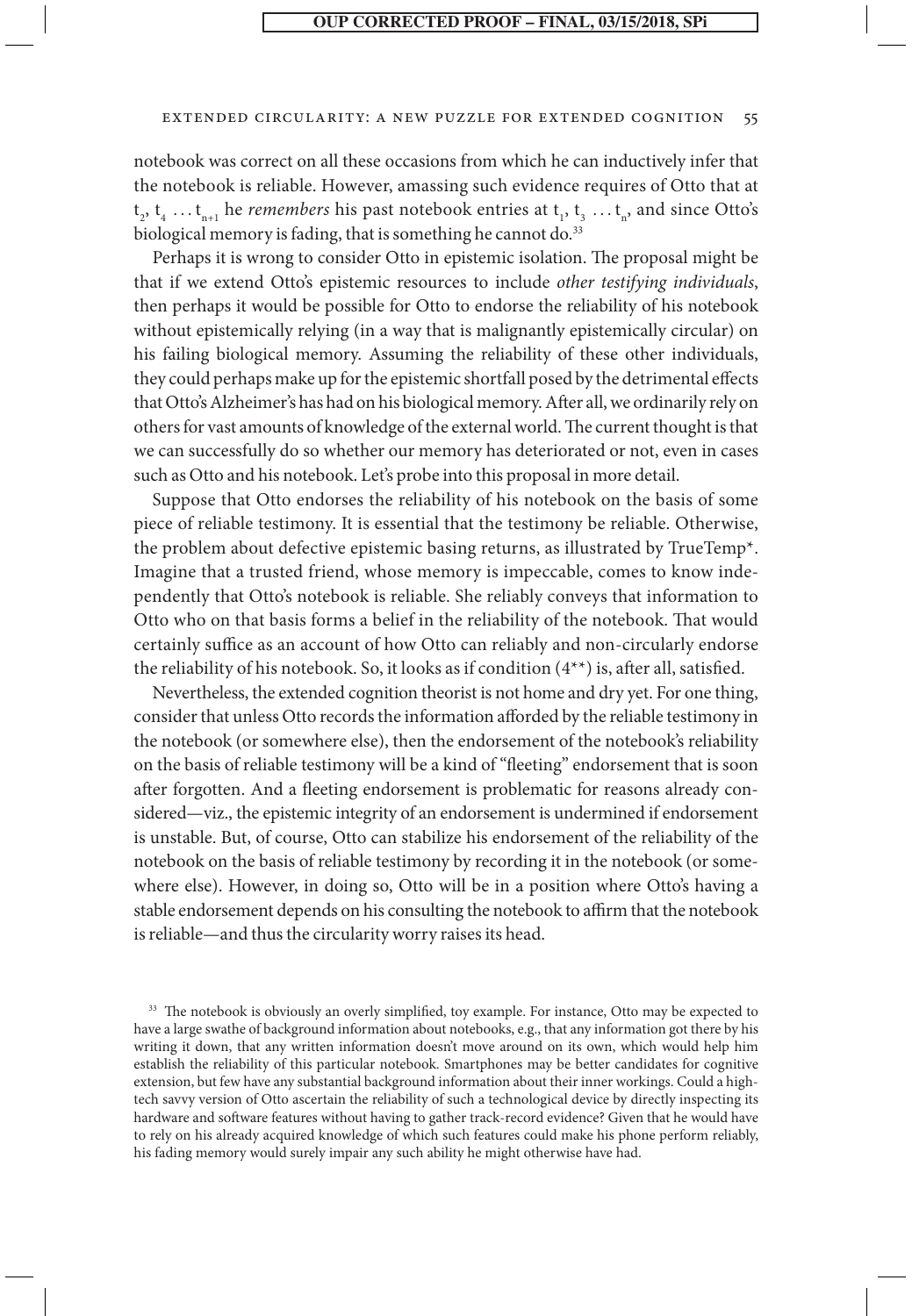But despite this issue, there's another problem with the testimony strategy, which we can appreciate by revisiting the TrueTemp case, only this time with the same twist as in the Otto case. Imagine that TrueTemp forms a belief in the reliability of his temperaturedetecting device merely on the basis of a reliable piece of testimony. It is by no means obvious that TrueTemp's reliable beliefs about the ambient temperature *thereby* constitute knowledge. Epistemological internalists insist that beliefs reliably produced (or sustained) by strange and fleeting processes are defeated on grounds of *subjective irrationality.*<sup>34</sup> As BonJour (1985, 61) put it, "if the acceptance of a belief is seriously unreasonable or unwarranted from the believer's own standpoint, then the mere fact that unbeknownst to the believer [it was reliably formed] will not suffice to render the belief epistemically justified." The present point is that the reliability of TrueTemp's belief in the reliability of his thermometer cannot offset subjective irrationality either. Given what else TrueTemp believes, he should have been suspicious of this testimony. After all, he lacks good reasons to think he possesses any temperature-detecting ability; indeed, he is aware of no other people possessing such seemingly spurious ability. What is needed is not another reliably produced belief, but accessible reasons, or awareness of evidence, which can render the process in question reasonable from TrueTemp's point of view.

The foregoing has implications with respect to how we might amend condition (4\*\*). If we are to exclude TrueTemp's thermometer as a constitutive part of his cognitive process, *mere* reliable (and non-circular) endorsement of the reliability of the resource will not suffice. We need a third constraint that its reliability be rationally endorsed, where rationality is understood in the subjective sense of being reasonable from an internal perspective:

#### (4\*\*\*) That the reliability of the resource be *reliably*, *non-circularly* and *rationally* endorsed.

Bear in mind that endorsement is meant to be a necessary condition on cognitive integration of some resource into a cognitive system. If endorsing (the reliability of) some resource is irrational from the point of view of the individual, say if certain background beliefs conflict with the deliverances or putative reliability of that resource, then no endorsement can facilitate its integration into a cognitive system. As cognitive integration involves, among other things, explanatory coherence and inferential consistency, such irrationality is precluded between standing attitudes toward the resource and the cognitive system into which that resource is a candidate for integration.<sup>35</sup>

<sup>34</sup> Even reliabilists admit that reliably produced (or sustained) beliefs are subject to various types of epistemic defeat, including mental state defeaters. See for example Goldman's (1986, 62–3, 111–12) nonundermining condition. So, both epistemic internalists and epistemic externalists accept that subjective irrationality can defeat beliefs that are otherwise reliably produced.

<sup>35</sup> One might worry that (4\*\*\*) begs the question against the extended cognition theorist by requiring that the reliability of the resource be rationally endorsed in the sense of being subjectively reasonable. After all, the extended cognition thesis is a form of active externalism, whereas subjective rationality has typically been adopted by epistemic internalists as a constraint on epistemic justification. However, this worry is misconceived. First, we showed that subjective rationality is *not* a prerogative of epistemic internalists;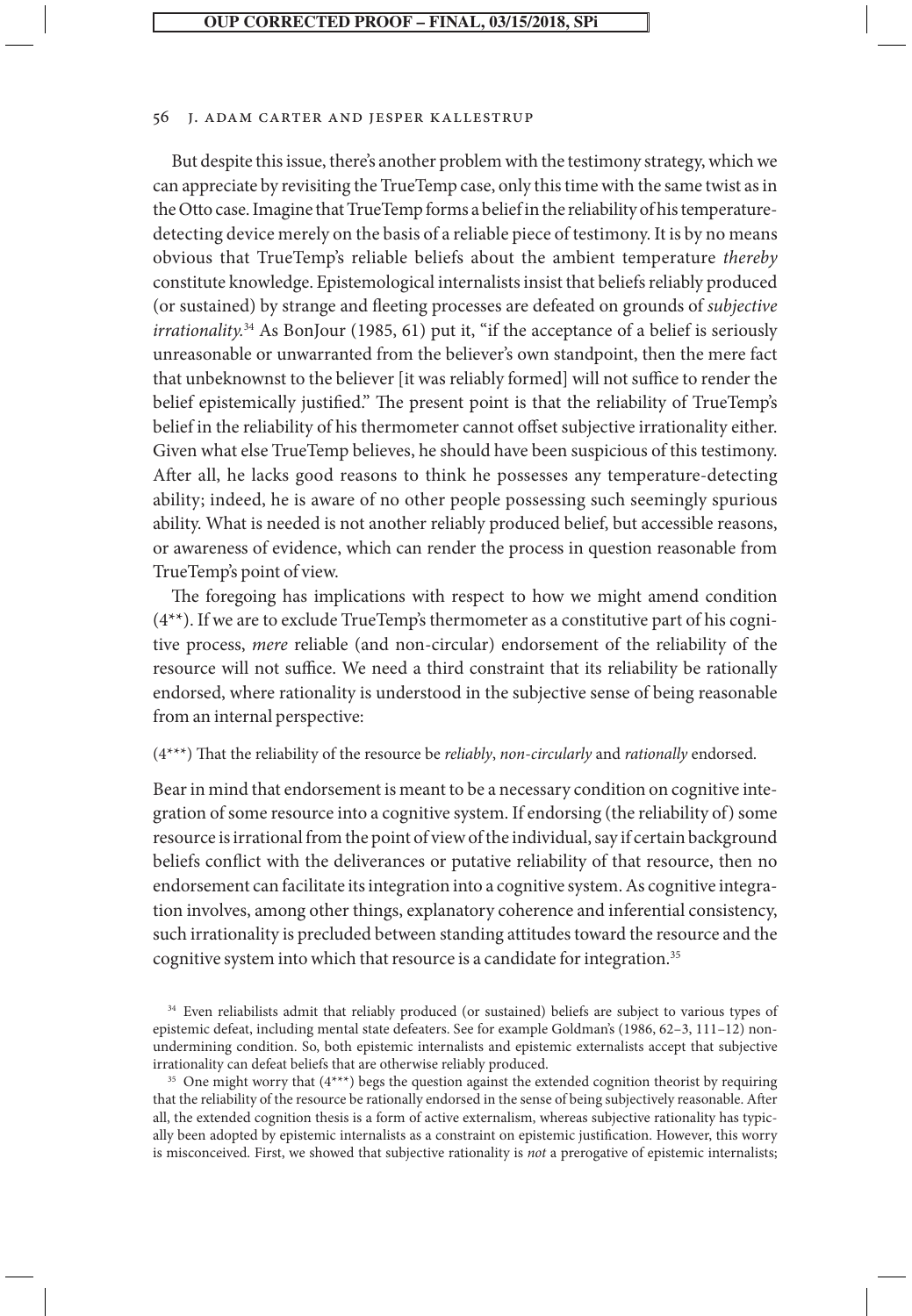#### extended circularity: a new puzzle for extended cognition 57

The foregoing yields the right results in the cases of TrueTemp and Otto. If TrueTemp's endorsement of the (reliability of the) thermometer were not just reliable and non-circular, but also rational in the sense that he was internally aware of the factors that make his beliefs reliably produced, then he could take them into account when rationalizing his linguistic and physical behavior. For instance, that may involve abandoning other beliefs so as to restore internal consistency in his belief set. Such rationalization would thus help fully integrate his thermometer into his cognitive system. Assuming the absence of any (non-defeated) defeaters, the true beliefs that are formed on the basis of his thermometer would then count as knowledge. The same is true in the case of Otto. If his endorsement of (the reliability of) the notebook were not just reliable and non-circular, but also rational in the pertinent sense, then he could draw on the factors that make his notebook reliable when rationalizing his linguistic and physical behavior. Again, such rationalization would play a key role in the integration of the notebook into Otto's cognitive system. Further, the true, reliable, and undefeated beliefs that are sustained by the notebook would then count as knowledge.

The important difference between TrueTemp and Otto is that only Otto suffers from a serious cognitive shortcoming. The question is whether Otto would be able to rationally endorse the reliability of his notebook given the suboptimal state of his memory. He would have to be internally aware of the factors that make his belief-sustaining process conditionally reliable, as well as be able to rationalize his behavior in various ways. Assuming that involves, among other things, revising existing beliefs, Otto would then have to draw extensively on his biological memory. Bear also in mind here that memory is a fundamental cognitive process which subserves most other cognitive functions. So, the prospects for producing an account of how Otto could rationally endorse the reliability of his notebook look dim; or so we contend.

#### *5.2 Second response*

The second response is to argue that the epistemic circularity that seems to afflict the process of endorsing the reliability of the notebook *via* its own deliverances is *benign*. Epistemic circularity is to be distinguished from logical circularity, where the conclusion of an argument features explicitly as one of its premises, and rule

even paradigmatic epistemic externalists accept that lack of such rationality constitutes a type of epistemic defeat. Second, the charge of (4\*\*\*) being question-begging is premised on the claim that epistemic internalism and HEC are incompatible. But this is false, unless one already assumes *epistemic individualism*, the thesis that what converts true belief to knowledge supervenes on properties of the biological agent. Once it is appreciated that epistemic internalism and HEC are incompatible only against a background of epistemic individualism—a thesis which has been shown problematic in its own right (cf. Goldberg 2014)—we can easily envision epistemic anti-individualist construals of both *accessibilist* (e.g., Chisholm 1977; and Bonjour 1985, Ch. 2) and *mentalist* (e.g., Conee and Feldman 2001) versions of epistemic internalism; see Carter and Palermos (2014) for a development of this argument, on which it is suggested that our pretheoretical intuitions regarding the incompatibility of active externalism with epistemic internalism are symptomatic of a tacit yet incorrect identification of epistemic internalism with epistemic individualism.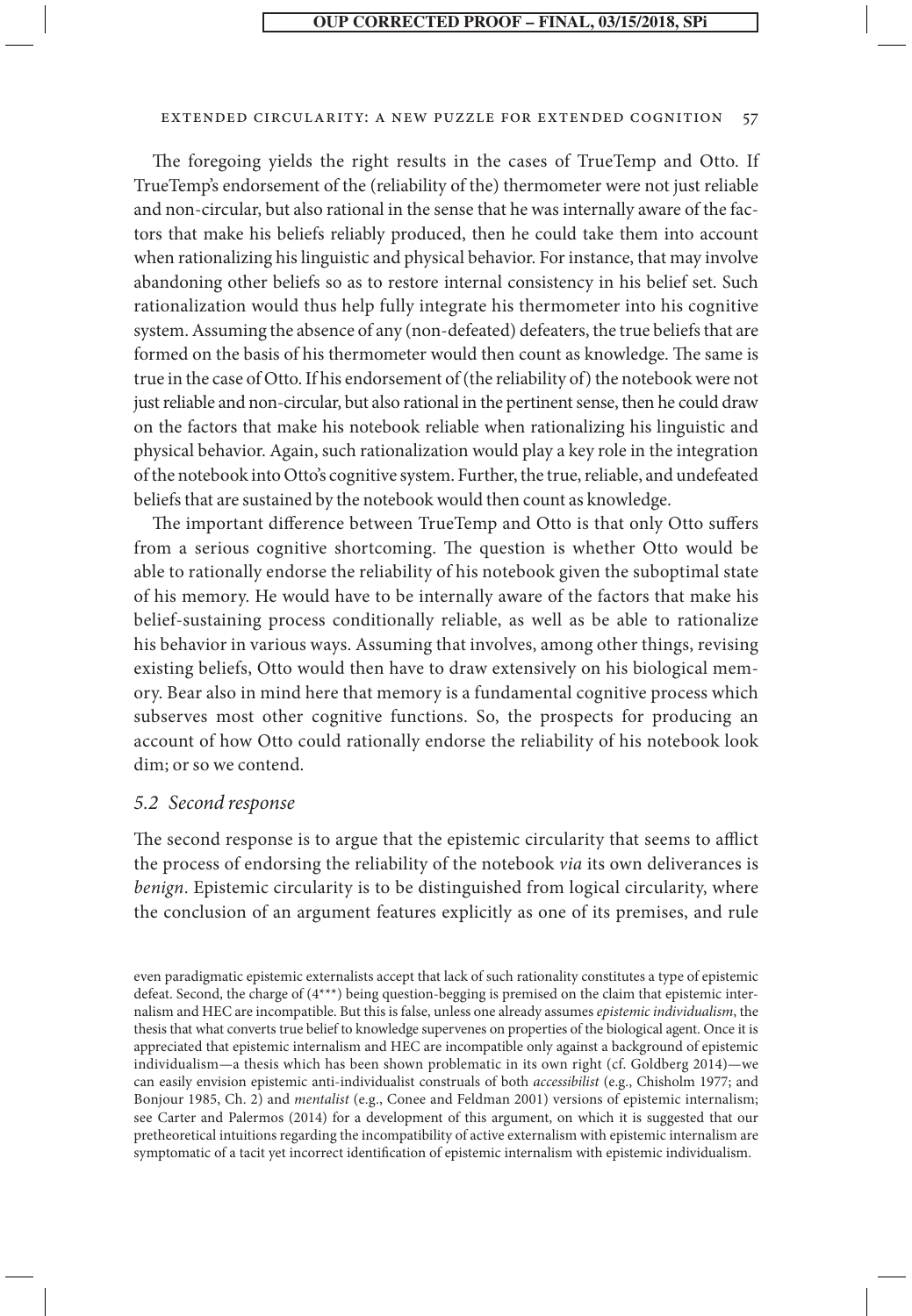circularity, where an epistemic rule is employed in an argument for the conclusion that the use of that rule is reliable.<sup>36</sup> In contrast, epistemic circularity is typically formulated in terms of (knowing) a premise to rely on (the reliability of) a belief source in an argument with the conclusion that that source is reliable.<sup>37</sup> But we can also formulate a notion of epistemic circularity of a process: a process of endorsing the reliability of some (internal or external) resource cannot rely on the deliverances of that resource. So, in the case of Otto, what is the argument (or process) in question? We will consider two scenarios. First, imagine that when Otto first acquired the notebook it said in the preface, "This notebook is reliable." It is hard to see how Otto could come to know (or even justifiably believe) that the notebook is reliable on the basis of reading that statement in the notebook, even if indeed that statement is true. Consider the following:

(1) The notebook says that it is reliable.

(2) So, the notebook is reliable.

Since having knowledge of (or a justified belief in) premise (1) relies on the reliability of the notebook in an argument with the conclusion that the notebook is reliable, the argument (1)–(2) is blatantly epistemically circular.

Consider instead the second scenario: Otto writes down the content *p* of a true belief at time  $t_i$ , and then retrieves and endorses  $p$  at  $t_i$ . Otto infers that his notebook accurately preserved a true content between  $t_1$  and  $t_2$ . At  $t_3$  Otto writes down the content *q* of a true belief, and then at  $t_4$  he retrieves and endorses *q*. Otto infers that the notebook accurately preserved another true content between  $t_3$  and  $t_4$ . And so on. All these occasions of producing a true belief given a true belief as input constitute inductive evidence that the notebook is conditionally reliable. On that basis, Otto infers inductively that the notebook is conditionally reliable. Consider the following *track-record argument*:

(3) At  $t_1$  true (believed) content  $p$  was recorded in the notebook, and at  $t_2$   $p$  was retrieved from the notebook and then endorsed.

(4) So, the notebook preserved a true (and dispositionally believed) content *p* between  $t_1$  and  $t_2$ .

(5) Repeat with *q* at  $t_2/t_3$ , *r* at  $t_4/t_5$ ... *n* at  $t_n/t_{n+1}$ .

(6) The conjunction of the instances of true (and dispositionally believed) content preservation in (5) provides inductive evidence that the notebook is conditionally reliable.

(7) So, the notebook is conditionally reliable.

<sup>37</sup> For more on epistemic circularity, see for instance Alston (1986), Bergmann (2004), and Kallestrup (2012).

<sup>&</sup>lt;sup>36</sup> Note that, following Vogel (2008), our take on rule circularity makes it a property of arguments. We can also define a notion of rule circularity of belief: a belief that an epistemic rule is reliable cannot be justified by the application of that rule. See also Fumerton (1995, 180) who thinks we can never "use a kind of reasoning to justify the legitimacy of using that reasoning."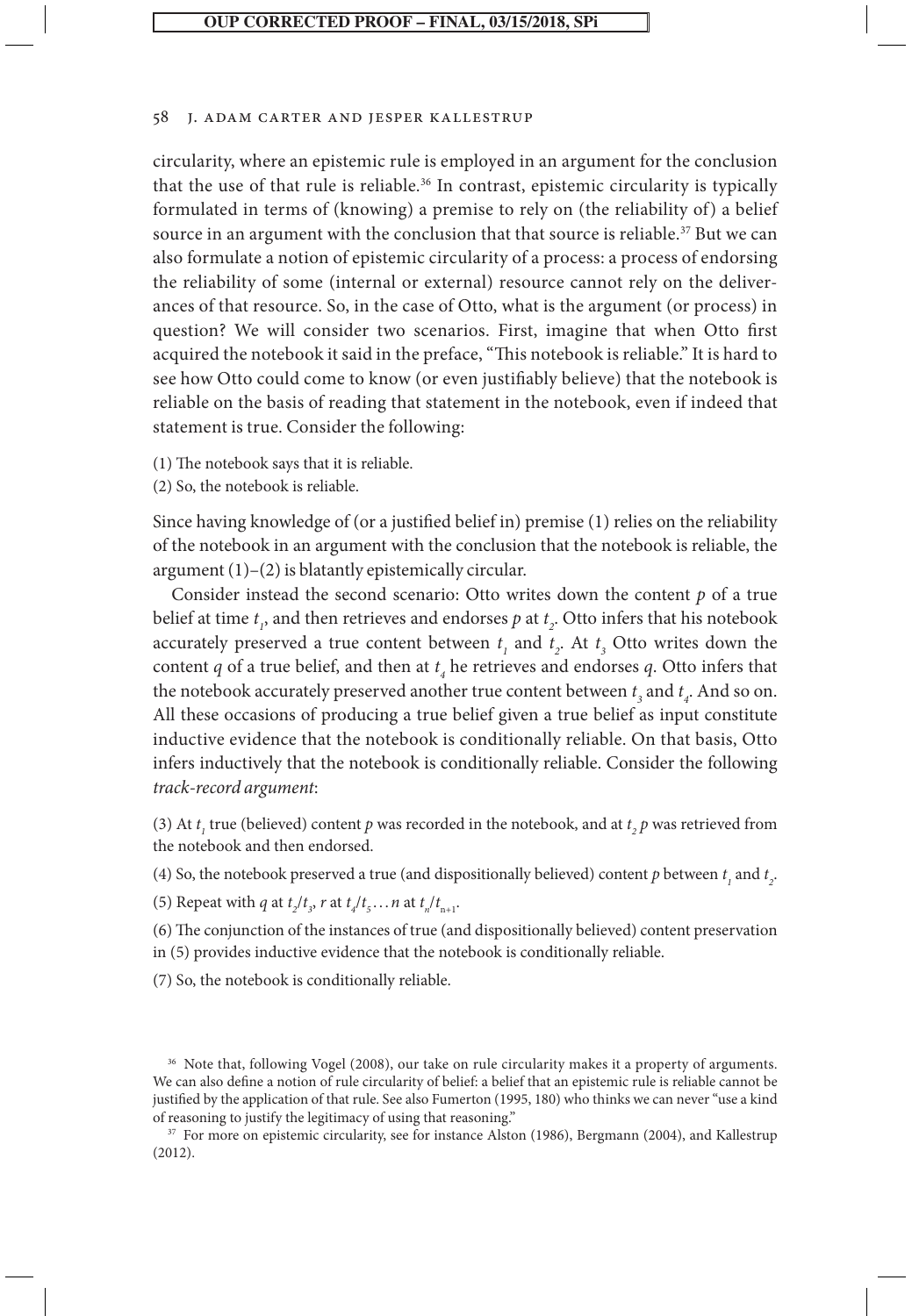#### extended circularity: a new puzzle for extended cognition 59

The chief problem with this argument concerns the (deductively valid) step from (3) to (4).38 If the notebook were unreliable, Otto would not be justified in thinking the notebook had preserved a true content between  $t<sub>1</sub>$  and  $t<sub>2</sub>$ . In that case, it would not be more likely than not that the content  $p$ , which was true when written in the notebook at *t 1* , would also be true at *t 2* . We standardly take justification to involve objective probability. This means that Otto is justified in believing (4) on the basis of (3) only if the notebook is reliable. But since that is exactly the conclusion (7) of the argument, it suffers from epistemic circularity.<sup>39</sup>

The question is now whether the extended cognition theorist might argue that the epistemic circularity, which the arguments  $(1)-(2)$  and  $(3)-(7)$  display, is somehow benign. Thus, Pryor (2004), Bergmann (2004), and Davies (2008) take the oddity of epistemically circular knowledge to stem from a lack of dialectical cogency of the afflicted arguments.

For instance, Bergmann maintains that such circularity is malignant only if these arguments occur in what he (2004, 719–20) coins "questioned contexts." In such contexts a track-record argument is propounded with the purpose of settling the question of whether the conclusion is true, thus resolving any doubt about the conclusion. But since prior doubt about the conclusion undermines knowledge of those premises that are known only if that conclusion is true, a doubter cannot use that argument to rationally overcome her doubt. She is rationally obstructed from acquiring knowledge of the conclusion by going through that argument. Consequently, any attempt to use the argument to rationally convince such a doubter is question-begging. In contrast, track-record knowledge is innocent if the argument occurs in "unquestioned contexts" where the arguer has no initial reservations about the conclusion. In those contexts, the argumentative purpose is to make explicit the epistemic commitments of those who harbor no antecedent doubt about the conclusion.<sup>40</sup>

<sup>38</sup> For a similar diagnosis of so-called bootstrapping arguments in general see Kallestrup (2012). Vogel (2008) thinks the bootstraps should be undone at the inductive step, in this case from (5)/(6) to (7), but there are several reasons why that's too late. (i), While the track-record evidence in (5) may suffice for knowledge of (7), (4) counts as some justification for (7). (ii), (7) provides the best explanation of the truth of (5), indeed it is hard to see why (5) should be true unless (7) is also true. (iii), If Otto knows independently that the notebook is either anti-reliable (always wrong) or else reliable, then he can deductively infer (7) from (4). S can thus bootstrap knowledge of (7) while bypassing the inductive step. For more details on (i)–(iii), see Cohen (2002), White (2006), and Titelbaum (2010), respectively.

<sup>39</sup> A separate but related worry is that Otto's failing biological memory prevents him from competently inferring (4) from (3). That is to say, to conclude that the notebook preserved a true content  $p$  between  $t_{\parallel}$ and  $t_2$ , Otto would at the time of retrieval  $t_2$  need to recall what (if any) content was recorded at  $t_1$ . One might try to finesse this point by suggesting that Otto at  $t_1$  also records the time at which he records  $p$ . Then at  $t_2$  if Otto cannot retrieve from biological memory the time  $(t_1)$  at which he recorded  $p$  then presumably he can just consult the notebook! It should be clear by now why this proposal is problematic: it assumes that between  $t_1$  and  $t_2$  the notebook accurately preserved the time at which  $p$  was recorded, and so the question arises of how to justify that assumption in an epistemically non-circular way.

<sup>40</sup> Others have argued that epistemic circularity is harmless if the pertinent method or process *cannot possibly* be justified in any non-circular way. For instance, Boghossian (2001) thinks that we are not unjustified in reasoning through *modus ponens* just because we cannot provide a non-rule-circular justification for *modus ponens*. Since the circularity that features in the notebook case lacks this feature (e.g., Inga's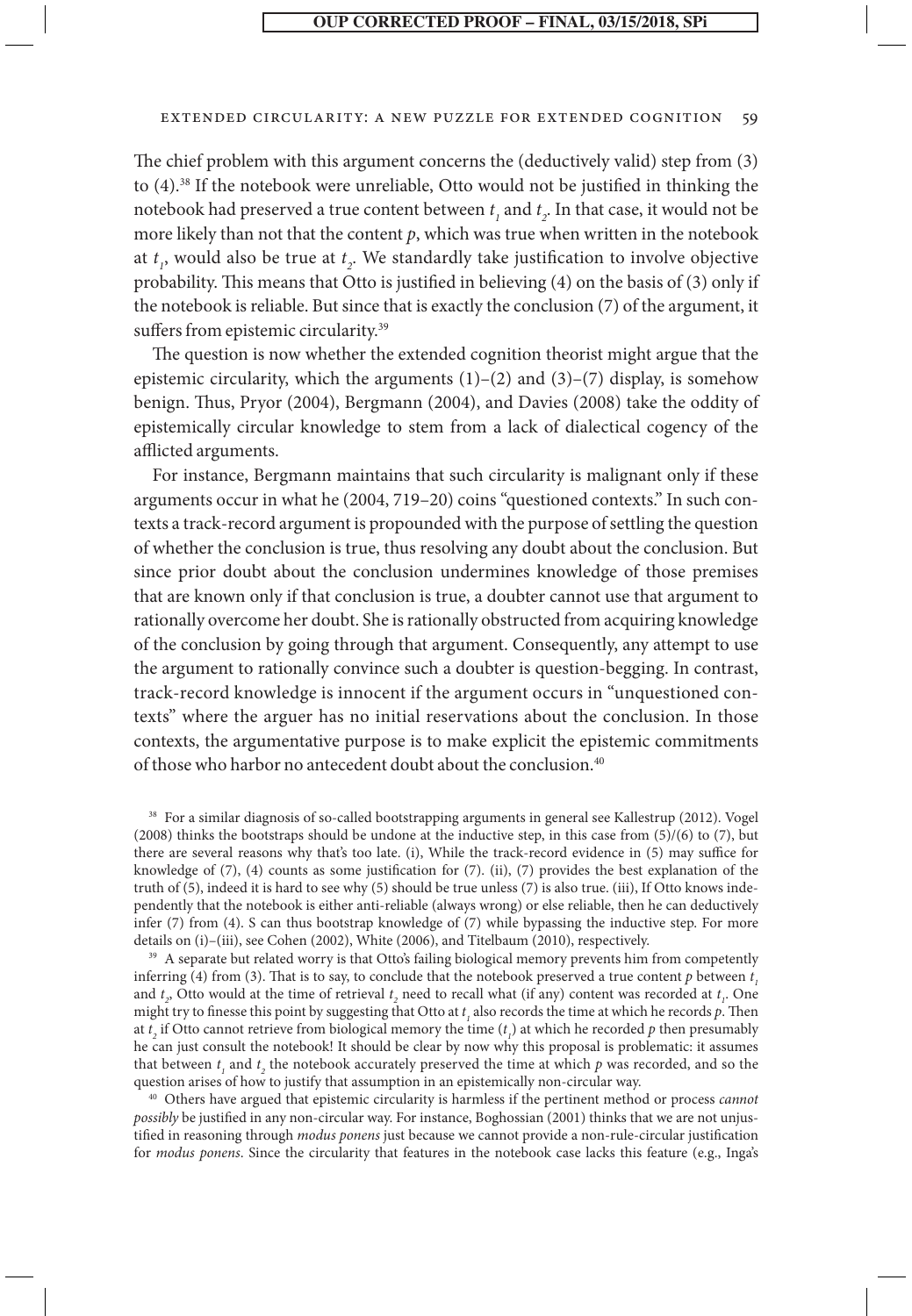The first remark to make is that even if this strategy were successful, the proponent of extended cognition would still need to provide an independent response to our first worry about rational endorsement. To adequately explain how Otto's endorsement avoids being epistemically circular in any malignant sense is distinct from explaining how his endorsement is also subjectively rational. The second, and more important, observation is that this strategy looks unpromising in the case of Otto. The reason is that the arguments (1)–(2) and (3)–(7) are dialectically ineffective *even* for Otto who harbors no prior doubt about the conclusions (2)/(7). Assume momentarily that being in an unquestioned context comprises *agnosticism* in the sense of taking no attitude at all toward (2)/(7). Imagine that Otto is initially agnostic about (2)/(7), he knows the premises (1)/(3)–(6), acknowledges the validity of the argument, and on the basis of correctly inferring  $(2)/(7)$  from  $(1)/(3)$ – $(6)$ , he forms a belief in  $(2)/(7)$ . Otto could not thereby come to know (2)/(7). The reason is that Otto's agnosticism rationally prevents him from taking  $(1)/(3)$ – $(6)$  to support  $(2)/(7)$ . For if Otto did not already accept  $(2)/(7)$ , he could not be justified in accepting  $(1)/(3)$ – $(6)$ . Hence, the arguments cannot be used by Otto to produce rational acceptance of  $(2)/(7)$  from a state of agnosticism about  $(1)/(3)$ – $(6)$ . Given that knowledge requires rational acceptance, the arguments cannot be used by Otto in a non-questioned context to acquire knowledge of  $(2)/(7)^{41}$ The upshot is that our arguments are problematic even when they occur in an unquestioned context.

# 6. Concluding Remarks

We conclude by placing the result developed in this chapter into a wider perspective first by stressing what we do *not* take ourselves to have demonstrated, and then by highlighting why the foregoing problem outlined here is nonetheless a significant one. We have not argued that HEC is false, nor have we claimed that there is no way to "make room" for this thesis in epistemological theory. More would have to be shown to establish either of these claims.

Rather, we have raised a puzzle that cannot be brushed aside insofar as HEC is to hold water in epistemology; in doing so, we have highlighted as well a novel way that epistemic circularity threatens the possibility of knowledge stemming from extended cognitive processes.

Admittedly, we have focused on a single case in the development of our puzzle. Is this problematic? We think not. First, it should be evident from the discussion that the problem raised will apply *mutatis mutandis* to extended memory as a *type* of extended cognitive process. While Otto may be special in the way his memory is failing, the additional integration conditions we have argued for throughout do not hang on this

biological memory could provide her with non-circular knowledge of Otto's notebook), we shall henceforth set this approach aside.

<sup>&</sup>lt;sup>41</sup> Alston (1986) argues along similar lines, albeit not in the context of extended cognition.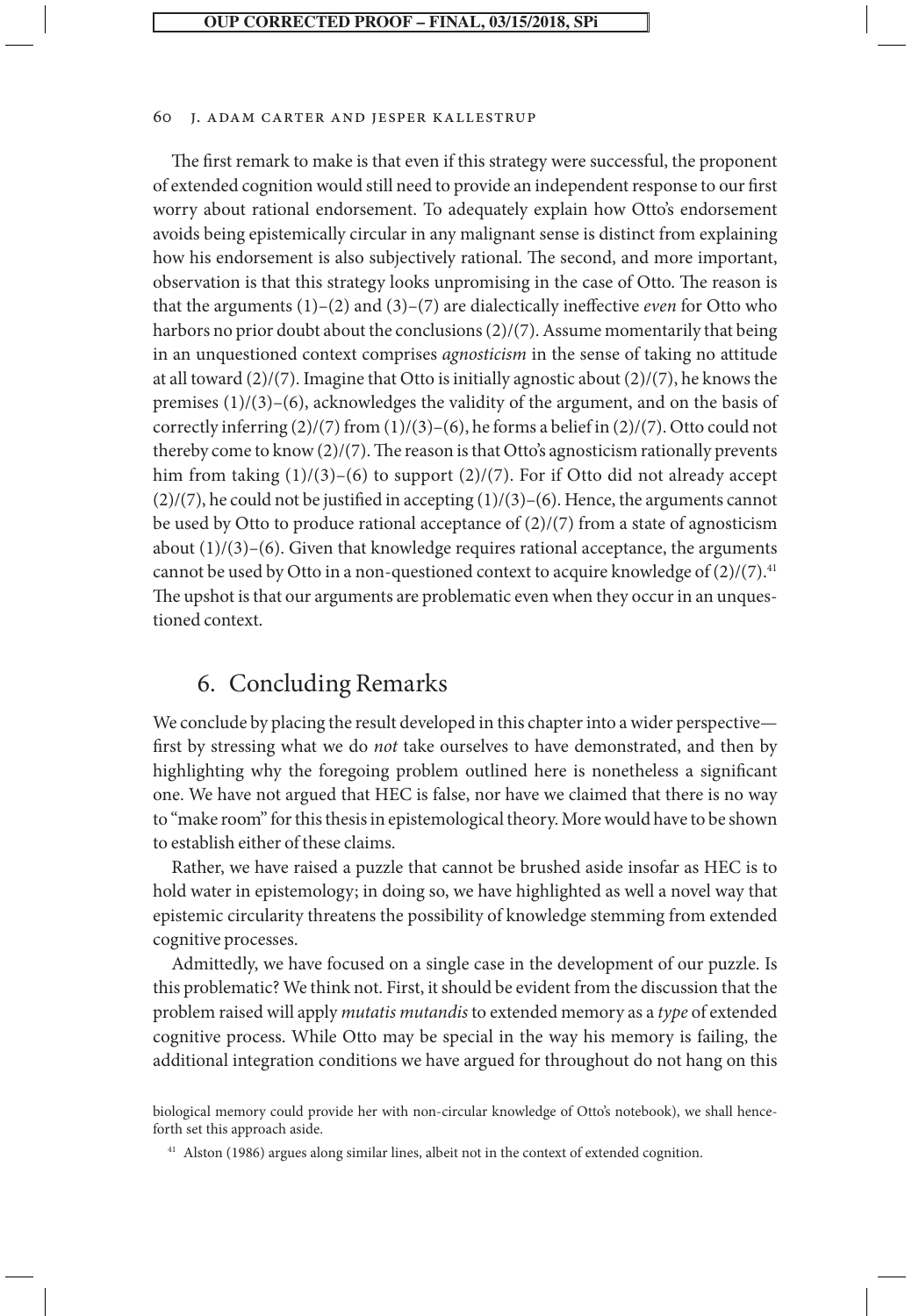#### extended circularity: a new puzzle for extended cognition 61

particular detail of the Otto case. If we are right then these conditions must be met in *all* cases of extended memory. Second, even if Otto's case *were* relevantly different from other extended memory cases, it remains nonetheless that this case—famous now in the growing literature on extended cognition—is not *merely* an example, but *the* classic motivating example that is used to support HEC. In so far as the problem we sketch arises for Otto, then given that Otto's case is widely understood as a paragon of extended memory, the epistemological puzzles that we have raised must be engaged head-on.

### References

Adams, F., and K. Aizawa. (2008). *The Bounds of Cognition.* Oxford: Blackwell.

- Alston, W. (1986). "Epistemic Circularity." *Philosophy and Phenomenological Research* 47 (1): 1–30.
- Audi, R. (1995). "Memorial Justification." *Philosophical Topics* 23 (1): 31–45.
- Beebe, J. R. (2004). "Reliabilism, Truetemp and New Perceptual Faculties. *Synthese* 140 (3): 307–29.
- Bergmann, M. (2004). "Epistemic Circularity: Malignant and Benign." *Philosophy and Phenomenological Research* 69: 709–27.
- Boghossian, P. (2001). "How are Objective Epistemic Reasons Possible?." *Philosophical Studies* 106 (1): 1–40.
- BonJour, L. (1980). "Externalist Theories of Empirical Knowledge." *Midwest Studies in Philosophy* 5 (1): 53–73.
- BonJour, L. (1985). *The Structure of Empirical Knowledge.* Cambridge, MA: Harvard University Press.
- Burge, T. (1986). "Individualism and Psychology." *Philosophical Review* 95: 3–45.
- Carter, J. A., and Kallestrup, J. (2016). "Extended Cognition and Propositional Memory." *Philosophy and Phenomenological Research* 92 (3): 691–714.
- Carter, J. A., J. Kallestrup, S. O. Palermos, and D. Pritchard. (2014). "Varieties of Externalism." In *Philosophical Issues* 24 (1): 63–109.
- Carter, J. A., and S. O. Palermos. (2014). "Active Externalism and Epistemic Internalism." Online First: doi: 10.1007/s10670-014-9670-5 (last accessed October 3, 2017). *Erkenntnis.* August 2015, 80 (4): 753–7.
- Carter, J. A., and D. Pritchard. (2015). "Extended Entitlement." In P. Graham and N. Pedersen (eds.). *New Essays on Entitlement*. Oxford: Oxford University Press.
- Chemero, A. (2009). *Radical Embodied Cognitive Science*. Cambridge, MA: MIT Press.
- Chisholm, Roderick M. (1977). *Theory of Knowledge*. Englewood Cliffs, NJ: Prentice-Hall.
- Clark, A. (2008). *Supersizing the Mind: Embodiment, Action, and Cognitive Extension.* New York: Oxford University Press.
- Clark, A., and D. Chalmers. (1998). "The Extended Mind." *Analysis* 58: 7–19.
- Clark, A., and D. Chalmers. (2010). "Memento's Revenge: The Extended Mind, Extended." In R. Menary (ed.). *The Extended Mind.* Cambridge, MA: MIT Press.
- Cohen, S. (2002). "Basic Knowledge and the Problem of Easy Knowledge." *Philosophy and Phenomenological Research* 65 (2): 309–29.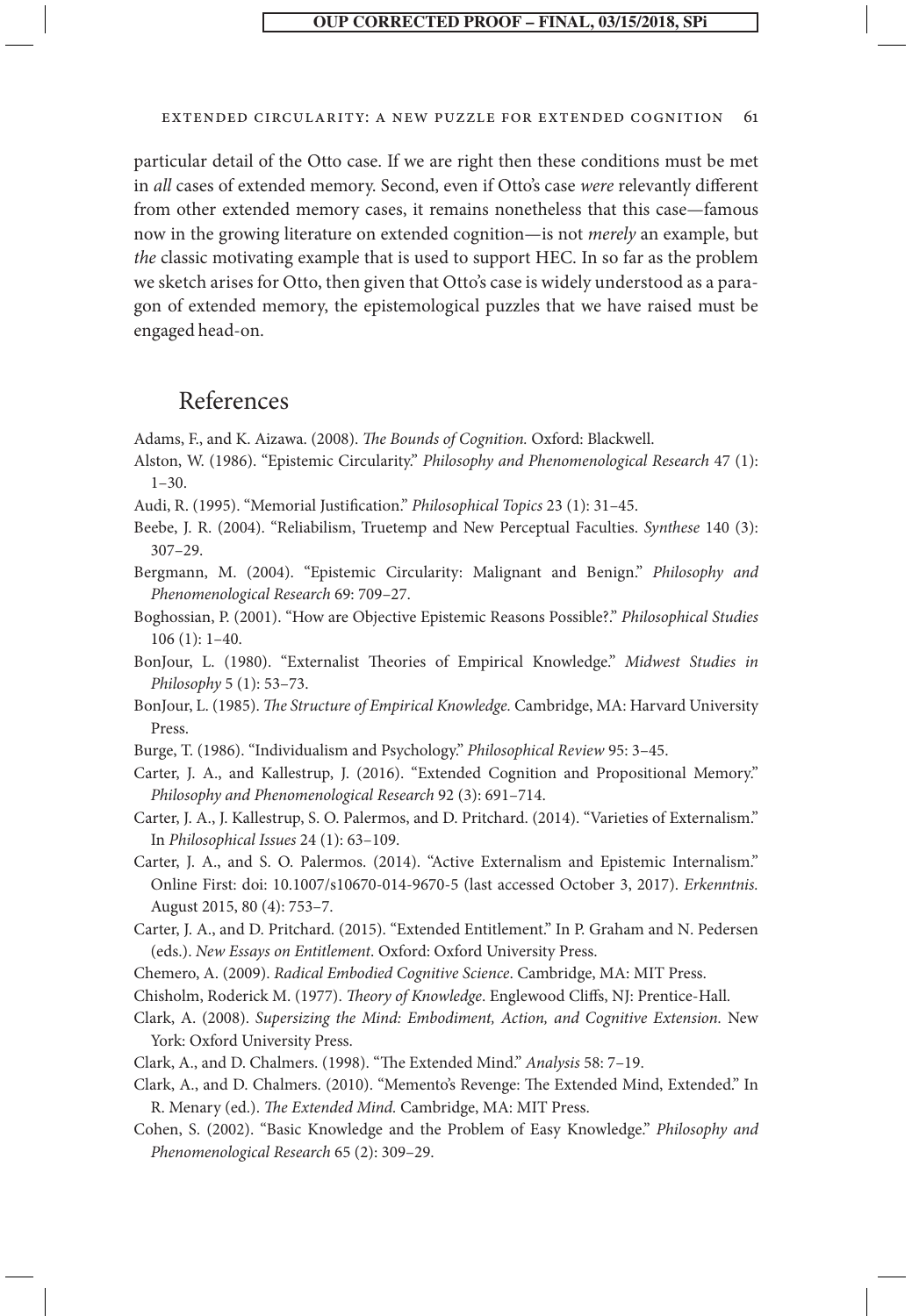#### **J. ADAM CARTER AND JESPER KALLESTRUP**

- Conee, E., and R. Feldman. (2001). "Internalism Defended." In H. Kornblith (ed.). *Epistemology: Internalism and Externalism.* Cambridge, MA: MIT Press.
- Conee, E., and R. Feldman (2004). *Evidentialism: Essays in Epistemology*. Wotton-under-Edge, UK: Clarendon Press.
- Davies, M. (2008). "Two Purposes of Arguing and Two Epistemic Projects." In I. Ravenscroft (ed.). *Minds, Ethics, and Conditionals: Themes from the Philosophy of Frank Jackson*, 337–83. Oxford: Oxford University Press.
- Farkas, Katalin. (2016). Know-who does not reduce to know that. *American Philosophical Quarterly* 53 (2): 109–22.

Fumerton, R. (1995). *Metaepistemology and Skepticism*. Lanham, MD: Rowman & Littlefield Publishers.

Goldberg, S. (2014). "Interpersonal Epistemic Entitlements." *Philosophical Issues* 24, 159–83.

- Goldman, A. I. (1979). "What is Justified Belief?" In G. Pappas. *Justification and Knowledge*, 1–23. Dordrecht: Reidel.
- Goldman, A. I. (1986). *Epistemology and Cognition*. Cambridge, MA: MIT Press.
- Goldman, A. I. (1999). "Internalism Exposed." *The Journal of Philosophy* 2: 71–93.

Goldman, A., and B. Beddor. (2016). "Reliabilist Epistemology." In Edward N. Zalta (ed.).*The Stanford Encyclopedia of Philosophy* (Winter 2016 Edition). https://plato.stanford.edu/archives/win2016/entries/reliabilism/.

- Greco, J. (2010). *Achieving Knowledge: A Virtue-theoretic Account of Epistemic Normativity*. Cambridge: Cambridge University Press.
- Huebner, B. (2014). *Macrocognition: A Theory of Distributed Minds and Collective Intentionality.* New York: Oxford University Press.
- Hutchins, E. (1995). *Cognition in the Wild.* Cambridge, MA: MIT Press.
- Kallestrup, J. (2012). "Bootstrap and Rollback: Generalizing Epistemic Circularity." *Synthese* 189 (2): 395–413.
- Knorr-Cetina, K. (1999). *Epistemic Cultures. How the Sciences Make Knowledge.* Cambridge, MA: Harvard University Press.
- Lehrer, K. (1990). *Theory of Knowledge*. London: Routledge.
- Lewis, D. (1972). "Psychophysical and Theoretical Identifications." *Australasian Journal of Philosophy* 50 (3): 249–58.

Menary, R. (2006). "Attacking the Bounds of Cognition." *Philosophical Psychology* 19: 329–44.

- Menary, R. (2007). *Cognitive Integration: Mind and Cognition Unbound.* London: Palgrave Macmillan.
- Olsson, E. J. (2007). "Reliabilism, Stability, and the Value of Knowledge." *American Philosophical Quarterly* 3: 43–55.
- Palermos, O. (2011). "Belief-Forming Processes, Extended." *Review of Philosophy and Psychology* 2: 741–65.

Pappas, G. (2005). "Internalist vs. Externalist Conceptions of Epistemic Justification." In Edward N. Zalta (ed.). *The Stanford Encyclopedia of Philosophy* (Fall 2013 Edition). http:// plato.stanford.edu/archives/fall2013/entries/justep-intext/ (last accessed October 30, 2017).

- Pritchard, D. (2010). "Cognitive Ability and the Extended Cognition Thesis." *Synthese* 175, 133–51.
- Pryor, J. (2004). "What's Wrong with Moore's Argument? *Philosophical Issues* 14: 349–78.
- Putnam, H. (1975). "The Meaning of 'Meaning'. " *Minnesota Studies in the Philosophy of Science* 7: 131–93.